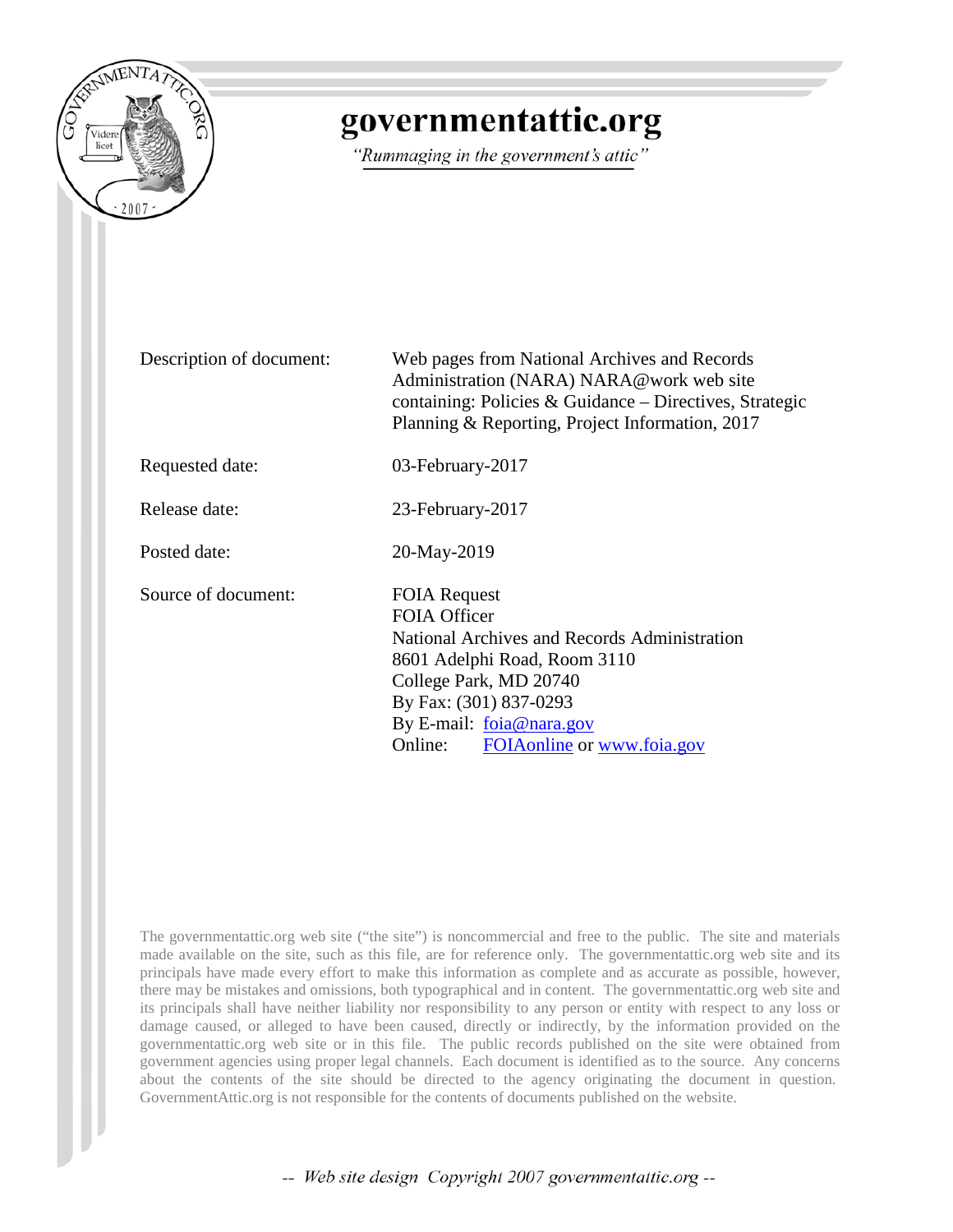February 23, 2017

#### Re: Freedom of Information Act Request NGC17-179

This is in response to your Freedom of Information Act (FOIA) request dated February 3, 2017 and received in our office on February 6, 2017, via foia@nara.gov. Your request has been assigned the above internal tracking number NGC17-179, in addition to your FOIAonline tracking number NARA-NGC-2017-000269. In your request, you stated that you were requesting the following:

- A copy of the listing of each section of Directives on the NARA@Work Intranet page
- (under NARA Policies & Guidance Directives)

• showing the listing of Directives in each section (e.g., 100, 200, 300, 400, 500, 600, 700, 800, etc. up through section 1600) also including the listing of Interim Guidance documents

- A copy of the home page for the NARA Policies &Guidance section of NARA@Work
- A copy of the home page for the Strategic Planning &Reporting section of NARA@Work
- A copy of the home page for the Project Information section of NARA@Work

We identified 19 documents responsive to your request, totaling 39 pages, which we are releasing in full with no redactions.

The National Archives and Records Administration (NARA) is the nation's record keeper. Millions of documents and materials are created in the course of business conducted by the United States Federal government. However, only 1 to 3 percent is maintained permanently for legal or historical purposes. Federal agency records transferred to NARA's custody are typically received no earlier than 15 years from the date of creation, but most are received by NARA well after 30 years from the date of creation.

This completes the processing of your request.

If you are not satisfied with our action on this request, you have the right to file an administrative appeal within ninety (90) calendar days from the date of this letter via regular U.S. mail or email. By filing an appeal, you preserve your rights under FOIA and give the agency a chance to review and reconsider your request and the agency's decision. If you submit your appeal in writing, please address it to the Deputy Archivist of the United States (ND), National Archives and Records Administration, 8601 Adelphi Road, College Park, Maryland 20740. Both the letter and the envelope should be clearly marked "Freedom of Information Act Appeal." If you submit your appeal by e-mail please send it to FOIA@nara.gov, also addressed to the Deputy Archivist of the United States. Please be sure to explain why you believe this response does not meet the requirements of the FOIA. All correspondence should reference your case tracking number NGC17-179 and FOIAonline tracking number NARA-NGC-2017-000269.

If you would like to discuss our response before filing an appeal to attempt to resolve your dispute without going through the appeals process, you may contact our FOIA Public Liaison Gary M. Stern for assistance at:

National Archives and Records Administration 8601 Adelphi Road, Room 3110 College Park, MD 207 40-6001 301-837-1750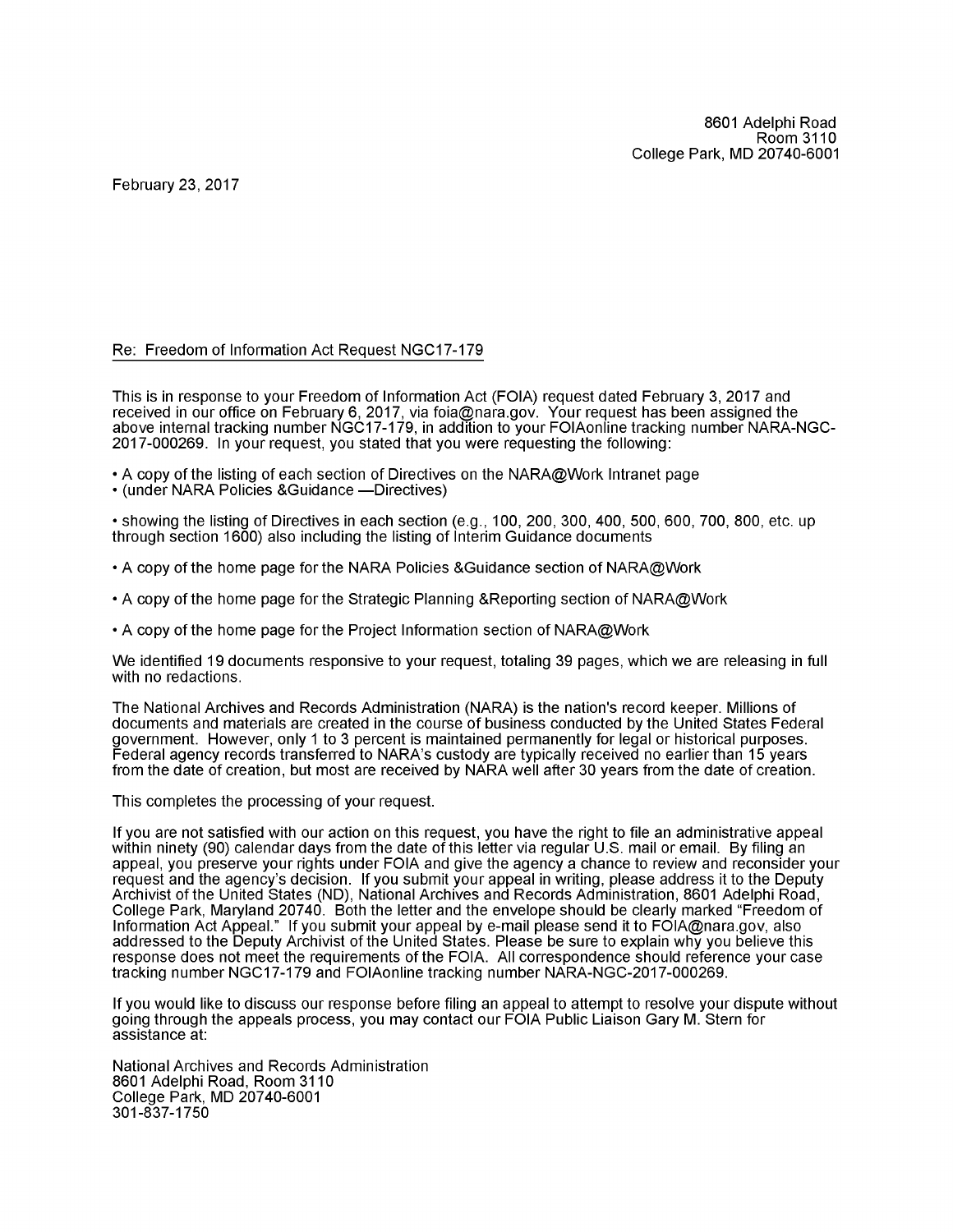#### garym.stern@nara.gov

If you are unable to resolve your FOIA dispute through our FOIA Public Liaison, the Office of Government Information Services (OGIS), the Federal FOIA Ombudsman's office, offers mediation services to help resolve disputes between FOIA requesters and Federal agencies. The contact information for OGIS is:

Office of Government Information Services National Archives and Records Administration 8601 Adelphi Road-OGIS College Park, MD 207 40-6001 ogis@nara.gov ogis.archives.gov 202-7 41-5770 1-877-684-6448

Sincerely,

Wanda Williams Deputy FOIA Officer National Archives and Records Administration Office of General Counsel (301) 837-3642 wanda.williams@nara.gov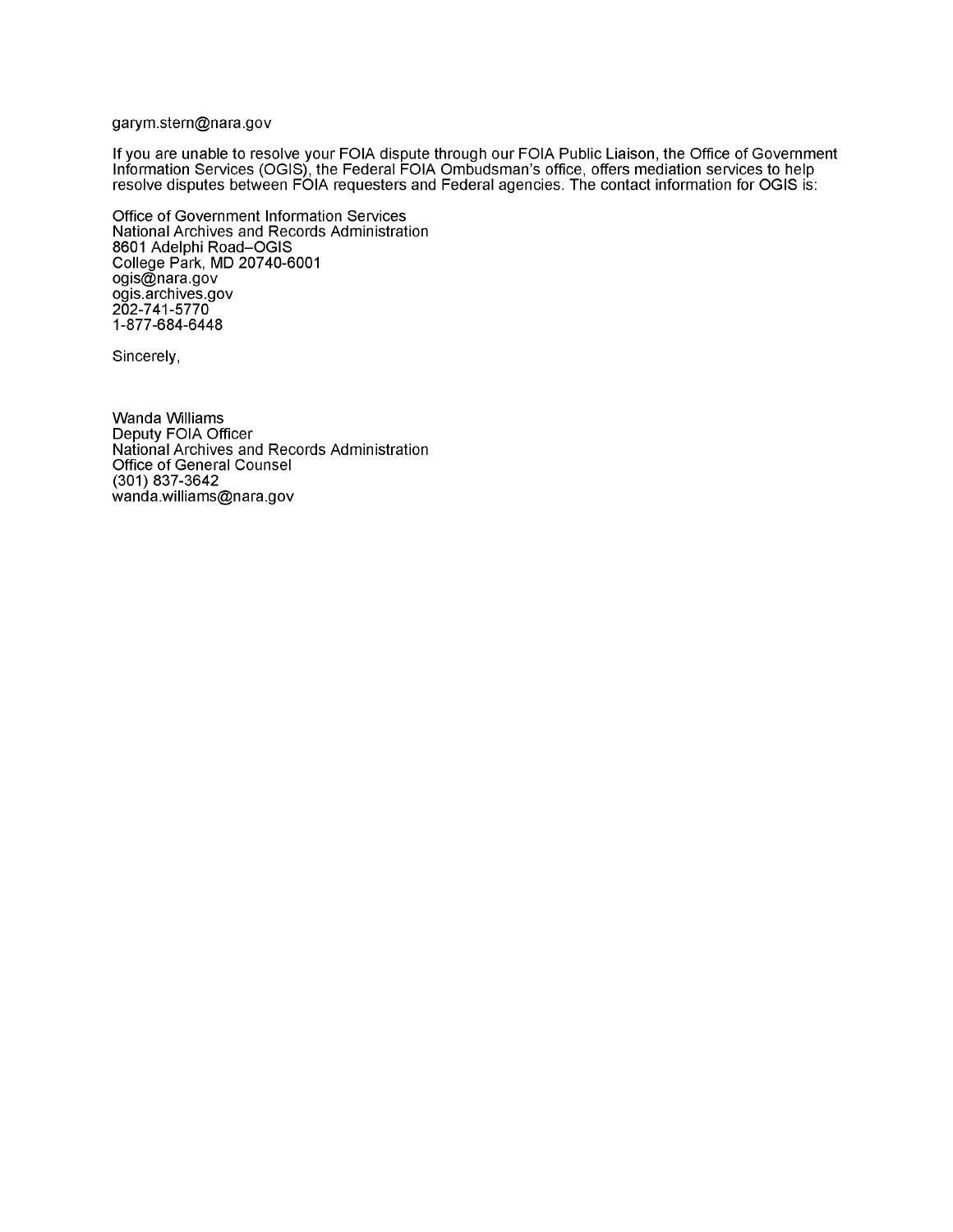## NARA Policies

### Policies by Category

| 100 - Mission and Organization                                                                                                                                                                                                                                                                                                     | 900 - Congressional and Legislative                                                                                                                                                                                                                                        |
|------------------------------------------------------------------------------------------------------------------------------------------------------------------------------------------------------------------------------------------------------------------------------------------------------------------------------------|----------------------------------------------------------------------------------------------------------------------------------------------------------------------------------------------------------------------------------------------------------------------------|
| These policies relate to the overall mission, procedures,<br>organization, and planning activities of the National<br>Archives and Records Administration (NARA).                                                                                                                                                                  | These policies relate to developing and presenting<br>NARA's legislative program to Congress. Includes<br>screening and researching bills of interest to<br>NARA. Also covers oral and written<br>communications with Members of Congress and<br>congressional committees. |
| 200 - General Administration                                                                                                                                                                                                                                                                                                       | 1100 - Legal, Ethics, and Professional<br>Conduct                                                                                                                                                                                                                          |
| These policies relate to the general administrative activities<br>of NARA and generally serve facilitative or informational<br>purposes common to most offices. They also relate to<br>emergency planning, safety and security, facilities<br>management, mail management, and classified information<br>controls.                 | These policies relate to advice, assistance, and<br>representation provided by the legal staff on legal<br>matters affecting NARA's mission and program<br>responsibilities.                                                                                               |
| 300 - Human Capital                                                                                                                                                                                                                                                                                                                | 1200 - Audits and Investigations                                                                                                                                                                                                                                           |
| These policies relate to the supervision and management of<br>NARA employees. Including awards, hiring, leave, time and<br>attendance, and employee training.                                                                                                                                                                      | These policies relate to audits of NARA programs<br>and contractors, progress reports of actions taken<br>to resolve audit findings, and investigations of<br>possible unlawful activity.                                                                                  |
| <u>400 - Budget and Accounting</u>                                                                                                                                                                                                                                                                                                 | <u> 1300 - Records Lifecycle (general)</u>                                                                                                                                                                                                                                 |
| These policies relate to financial and fiscal functions of<br>NARA. Includes policies relating to the formulation and<br>execution of the NARA budget, administration of financial<br>policies and procedures, agency-wide and local office<br>accounting, imprest funds, revolving funds, and, trust and<br>gift fund operations. | These policies relate to the planning, coordination,<br>and development of requirements for NARA<br>records lifecycle and public access systems.                                                                                                                           |
| 500 - Procurement (Acquisition)                                                                                                                                                                                                                                                                                                    | 1400 - Front End                                                                                                                                                                                                                                                           |
| These policies relate to programs engaged in the<br>acquisition of supplies and services.                                                                                                                                                                                                                                          | Policy relating to records center operations,<br>records management, appraisal, and disposition.                                                                                                                                                                           |
| 600 - Travel                                                                                                                                                                                                                                                                                                                       | 1500 - Archival                                                                                                                                                                                                                                                            |
| These policies relate to employee travel.                                                                                                                                                                                                                                                                                          | Policy pertaining to the maintenance of materials<br>that are in the legal or physical custody of the<br>National Archives. Also includes areas such as<br>accessioning, arrangement and description,<br>preservation, and storage.                                        |
| 700 - Transportation                                                                                                                                                                                                                                                                                                               | 1600 - Access                                                                                                                                                                                                                                                              |
| These policies relate to the movement of goods and<br>services under Government orders; management,<br>maintenance, and operation of motor vehicles used by<br>NARA; and the transit subsidy program.                                                                                                                              | These policies relate to the access of records,<br>reference services, public outreach, exhibits, and<br>loans.                                                                                                                                                            |
| 800 - Information Management                                                                                                                                                                                                                                                                                                       |                                                                                                                                                                                                                                                                            |
| These policies relate to the study, selection, use, and<br>management control of IT systems, equipment, and<br>operations, including policies relating to the management<br>and control of computer facility operations. Also covers<br>information management activities, records management,<br>and the web program.             |                                                                                                                                                                                                                                                                            |

#### About Internal Policies

NARA's internal policy program deals with agency-level policy documents that set organizational goals and guidelines, define functional roles and responsibilities, and ensure compliance with applicable laws, regulations, and operational standards.

#### Types of Policies

- Archivist Statements, Operating Statements
- Directives supplements and handbooks to describe specific processes and procedures as  $\bullet$ needed
- Interim guidance will be phased out but remain in effect until cancelled or superseded

Information about each of these policy documents can be found in NARA 111, Internal Policy.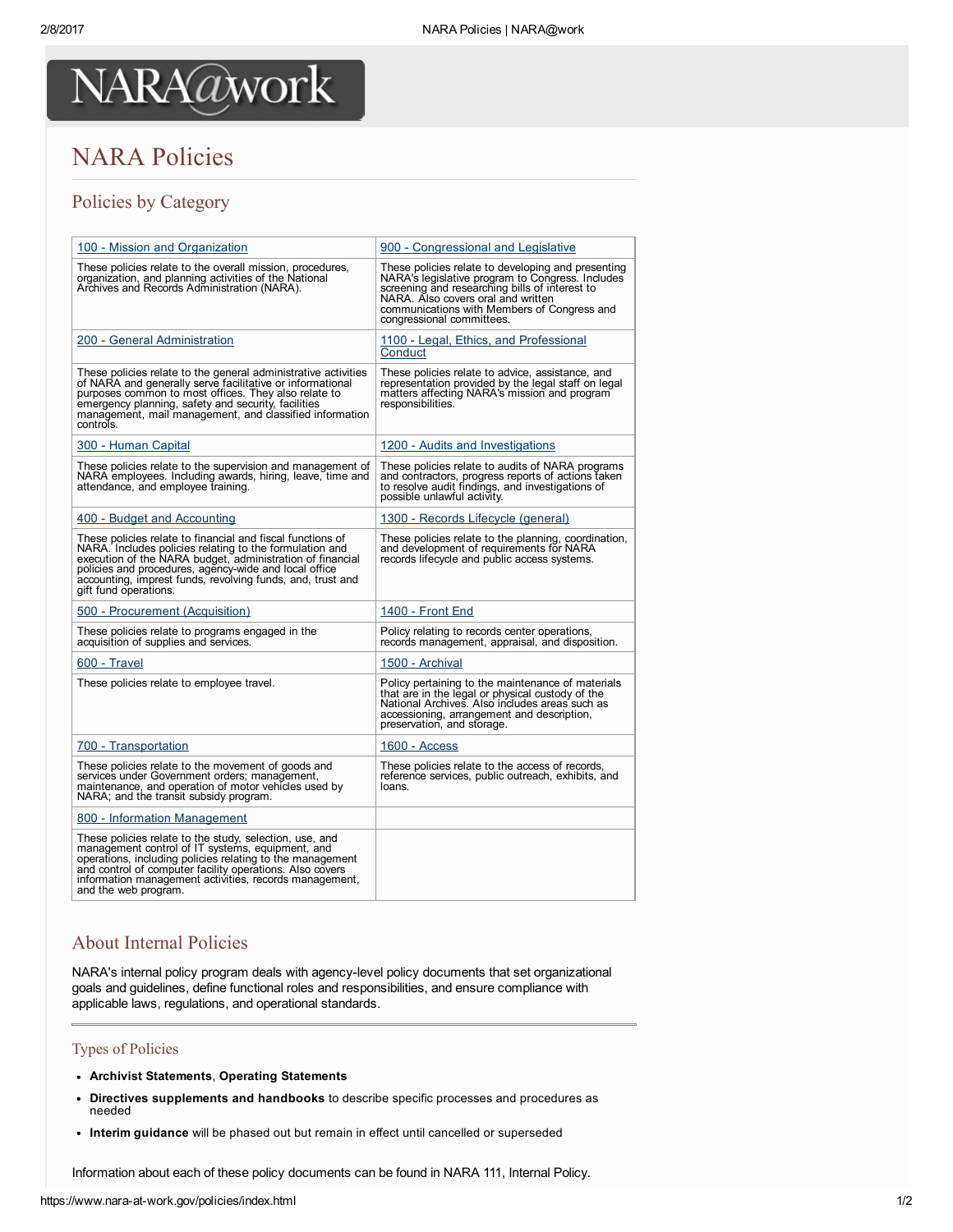#### Requesting a new policy or revisions to an existing policy

Policy Liaisons must submit NA Form 1006, Policy Development [Questionnaire](https://docs.google.com/a/nara.gov/forms/d/1bUDDBZlkEIKP2cCr3-jCTX8NLC3Fkv6aDfUOQ8uWteM/viewform) to the Performance and Strategy Division (SP) when proposing that a new policy be issued or an existing policy be revised. SP will assess the content of the Questionnaire (and any drafts) to ensure that the end product will be consistent with organizational priorities and existing policy. SP staff will contact the policy liaison with the results of their assessment of the request.

Note: You must be logged into your g-mail account for the Questionnaire to launch properly. If you are not logged in, clicking on the link will launch your g-mail account. After logging in you will need to navigate back to this page to access the form.

The template for creating internal policy is available within MS Word under New > My Templates > Misc.

#### List of Policy [Liaisons](https://www.nara-at-work.gov/nara_policies_and_guidance/policy-liaison-list.html)

Draft Policies Open for [Comment](https://www.nara-at-work.gov/nara_policies_and_guidance/comment-draft-policy.html)

(NARA's [commenting](https://www.nara-at-work.gov/nara_policies_and_guidance/comment-policy.html) policy)

#### Roles and Responsibilities

SP is the central point for developing and reviewing directives. Policy [Liaisons](https://www.nara-at-work.gov/nara_policies_and_guidance/policy-liaison-list.html) are located within each NARA program office and are essential partners for authors to develop and clear issuances.

#### Questions about internal policy?

Please contact Policy@nara.gov, at 301-837-2902.

Page last revised: Jan 12, 2017 - by Stuart A Culy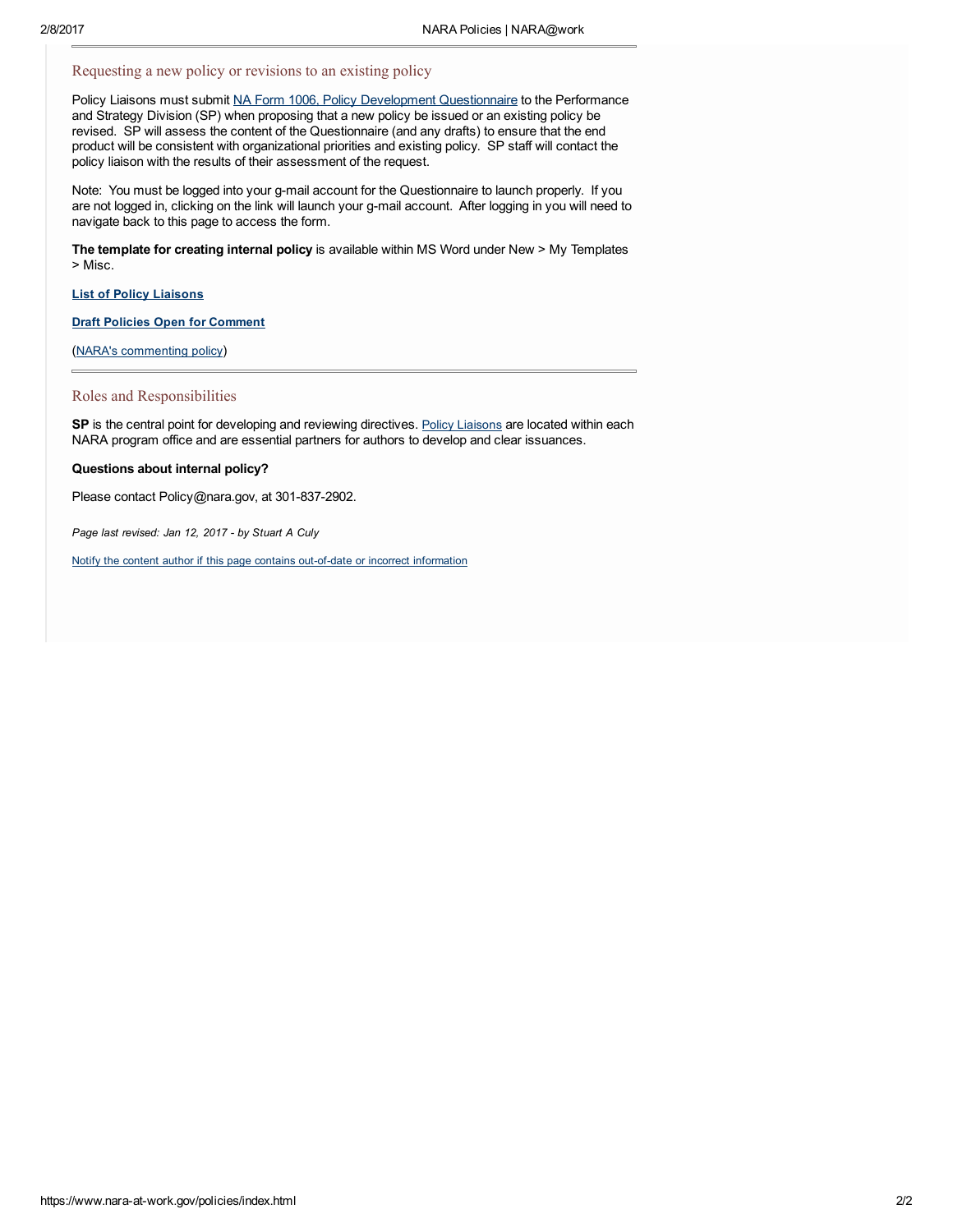### NARA Policy Directives - 100 - Mission and **Organization**

NARA 101 - NARA [Organization](https://update.nara-at-work.gov/nara_policies_and_guidance/directives/0100_series/nara101_toc.html) and Delegation of Authority

#### NARA 103, Operations in the Absence of [Appropriations](https://update.nara-at-work.gov/files/0100_series/nara0103.pdf)

- 103-S1, List of NARA [Facilities](https://update.nara-at-work.gov/files/0100_series/nara0103-s1.pdf)
- 103-S2, [Procedures](https://update.nara-at-work.gov/files/0100_series/nara0103-s2.pdf) for Agency Shutdown

#### NARA 104, [Customer](https://update.nara-at-work.gov/nara_policies_and_guidance/directives/0100_series/nara104.html) Service

NARA 105, Creation, [Approval,](https://update.nara-at-work.gov/files/0100_series/nara0105.pdf) and Use of NARA Logos

#### NARA 107, Reports [Management](https://update.nara-at-work.gov/files/0100_series/nara0107.pdf)

#### NARA 108, [Information](https://update.nara-at-work.gov/files/0100_series/nara0108.pdf) Collection

• 108-S1, Information Collection [Instructions](https://update.nara-at-work.gov/files/0100_series/nara0108-s1.pdf)

#### 108-3, Using the NARA Customer [Comment](https://update.nara-at-work.gov/files/0100_series/nara0108-3.pdf) Form

#### NARA 109, Mail [Management](https://update.nara-at-work.gov/files/0100_series/nara0109.pdf)

• 109-S1, Mail [Services](https://update.nara-at-work.gov/files/0100_series/nara0109-s1.pdf) Guide

#### NARA 110, Use of [Official](https://update.nara-at-work.gov/nara_policies_and_guidance/directives/0100_series/nara110.html) NARA Seals

#### NARA 111, NARA [Directives](https://update.nara-at-work.gov/files/0100_series/nara0111.pdf)

#### NARA 113, NARA [Notices](https://update.nara-at-work.gov/files/0100_series/nara0113.pdf)

- Appendix A, [Procedures](https://update.nara-at-work.gov/files/0100_series/nara0113_appa.pdf) for Preparing and Issuing a Notice
- Appendix B, [Examples](https://update.nara-at-work.gov/files/0100_series/nara113_appb.pdf)

#### NARA 115, Media [Relations](https://update.nara-at-work.gov/files/nara_policies_and_guidance/directives/0100_series/nara0115.pdf)

NARA 117, Creation of Charters for NARA [Committees,](https://update.nara-at-work.gov/files/0100_series/nara0117.pdf) Task Forces, and Working Groups

#### NARA 120, Plain [Writing](https://update.nara-at-work.gov/files/0100_series/nara0120.pdf) at NARA

- Attachment-A, National Archives Plain Writing Act Compliance Report
- Plain Writing [Checklist](https://update.nara-at-work.gov/staff_resources_and_services/forms/files/na-2024.pdf) (NA form 2024)

NARA 121, Funding and [Fundraising](https://update.nara-at-work.gov/files/0100_series/nara0121.pdf) Proposals for Joint Projects between NARA and the Foundation for the National Archives

NARA 160, NARA's Enterprise [Governance,](https://update.nara-at-work.gov/files/0100_series/nara0160.pdf) Risk, and Compliance Program

NARA 161, NARA's Internal Control [Program](https://update.nara-at-work.gov/files/0100_series/nara0161.pdf)

- Appendix A, FY 2016 Internal Control [Reporting](https://update.nara-at-work.gov/files/0100_series/nara0161appa.pdf)
- [Appendix](https://update.nara-at-work.gov/files/0100_series/nara0161appb.pdf) B, Internal Control Program (ICP) Cycle
- [Appendix](https://update.nara-at-work.gov/files/0100_series/nara0161-appc.pdf) C, Internal Control An Overview

#### 161-2, FY 2013 Office [Performance](https://update.nara-at-work.gov/nara_policies_and_guidance/directives/0100_series/161_2.html) Reporting

164-1, Internal Controls for the Performance [Measurement](https://update.nara-at-work.gov/nara_policies_and_guidance/directives/0100_series/164_1.html) and Reporting System (PMRS) Data

165-1, Conference-Related Activities and Expenses

NARA 170, Climate Change [Adaptation](https://update.nara-at-work.gov/files/0100_series/nara0170.pdf) Planning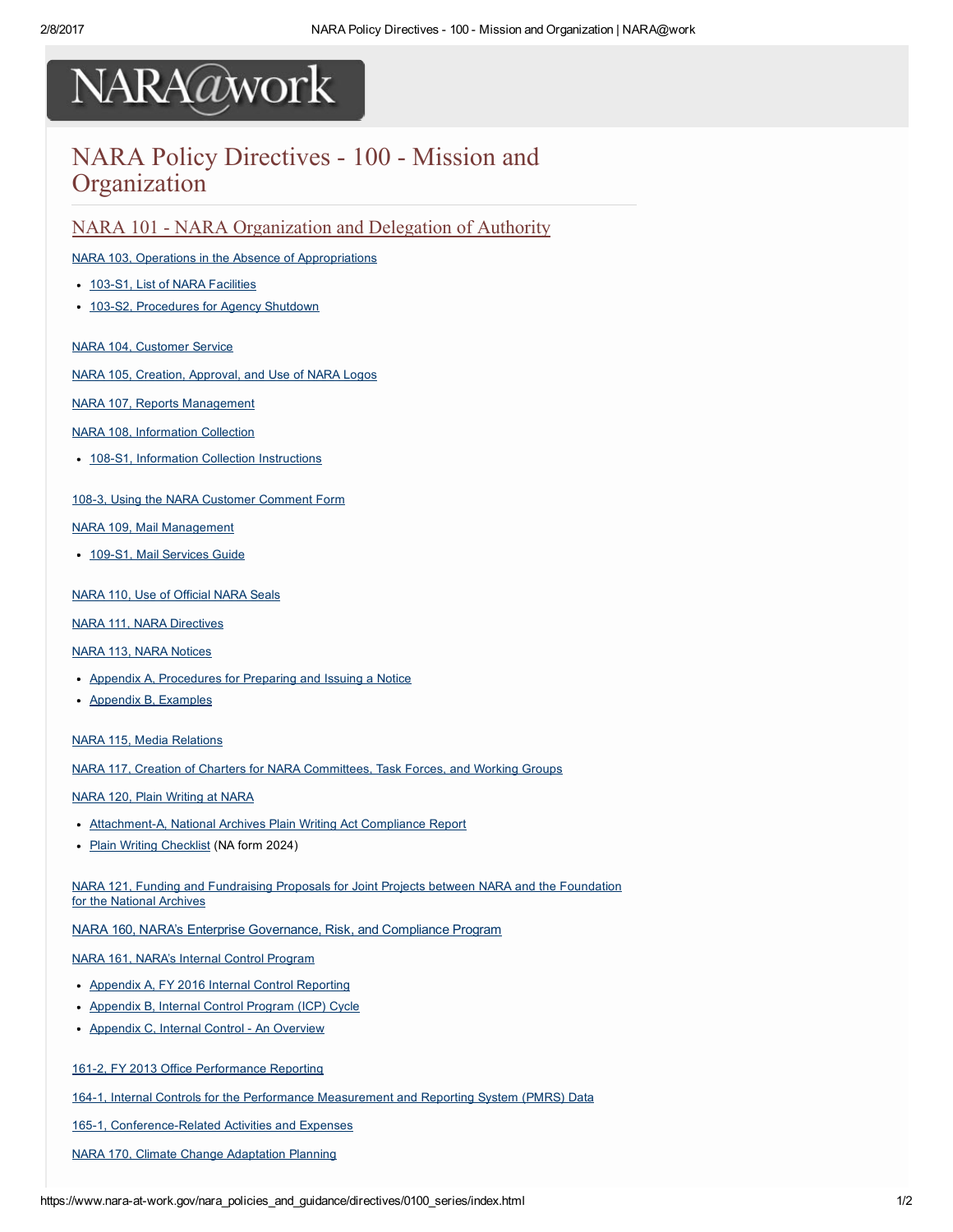Admin. 201 - Chapter 1. General - Part 4. Advisory [Committees](https://update.nara-at-work.gov/nara_policies_and_guidance/directives/0100_series/201_ch1pt4.html)

Admin. 201 - Chapter 3. External [Directives](https://update.nara-at-work.gov/nara_policies_and_guidance/directives/0200_series/201_ch3.html)

- [Regulations](https://update.nara-at-work.gov/nara_policies_and_guidance/directives/0200_series/201_ch3.html#pt1) and Notices
- **NARA [Bulletins](https://update.nara-at-work.gov/nara_policies_and_guidance/directives/0200_series/201_ch3.html#pt2)**
- General Records Schedule [Transmittals](https://update.nara-at-work.gov/nara_policies_and_guidance/directives/0200_series/201_ch3.html#pt3)
- 97-164, External Policy [Development](https://www.nara-at-work.gov/nara_policies_and_guidance/notices/fy1997/97_164.html) and Clearance

Page last revised: Jan 17, 2017 - by Stuart A Culy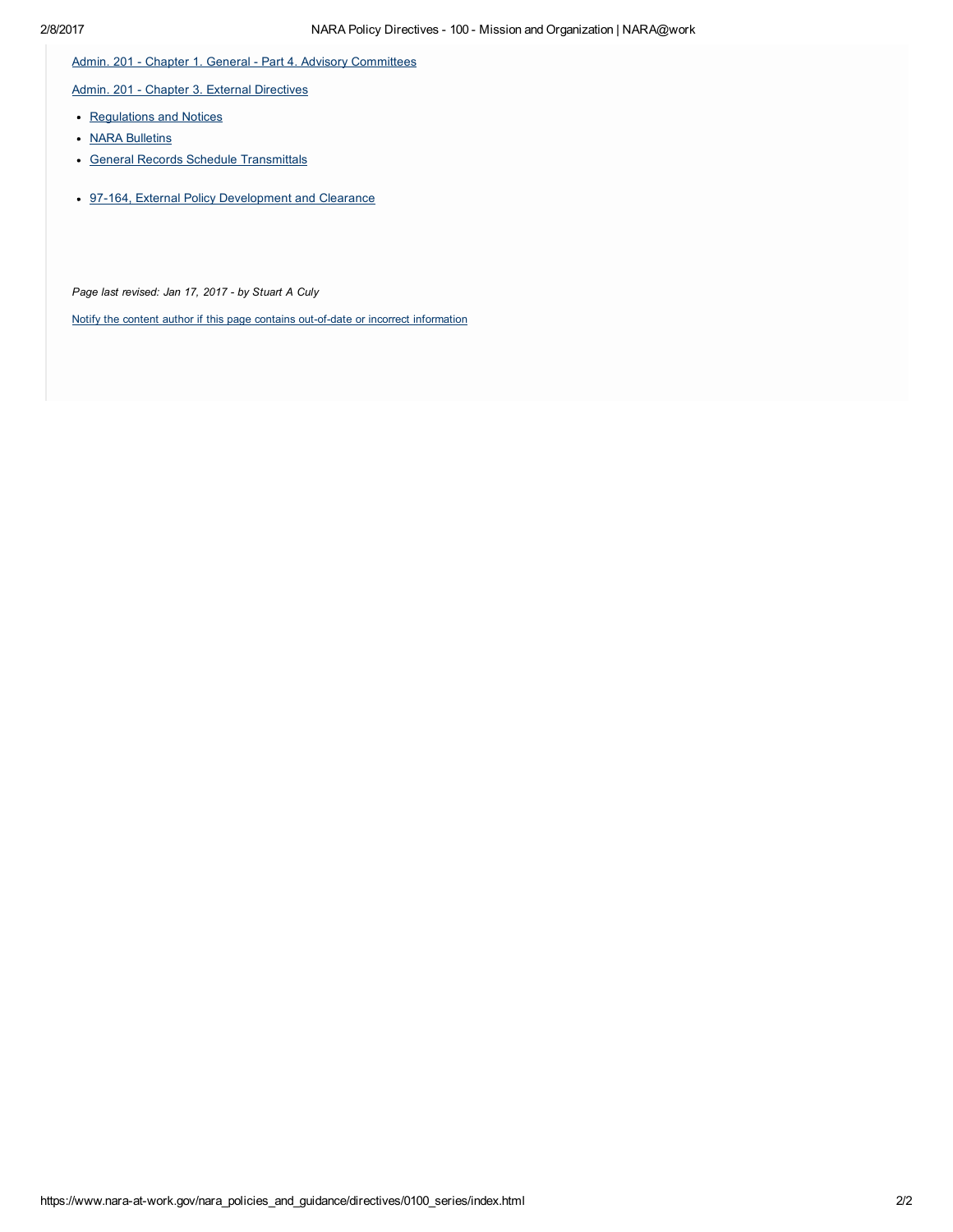## NARA Policy Directives - 200 - General Administration

#### NARA 200-9, [Purchase](https://update.nara-at-work.gov/nara_policies_and_guidance/directives/0200_series/200_9.html) of Stack Coats

NARA 201, NARA [Correspondence](https://update.nara-at-work.gov/files/0200_series/nara0201.pdf)

- 201-S1, Guide for Preparing NARA [Correspondence](https://update.nara-at-work.gov/files/0200_series/nara0201-s1.pdf)
- 201-S2, NARA Style Guide

NARA 202, NARA Classified [Information](https://update.nara-at-work.gov/files/0200_series/nara0202.pdf) Security Program

• 202-H1, Classified [Information](https://update.nara-at-work.gov/files/0200_series/nara0202-h1.pdf) Security Program Handbook

NARA 205, Forms [Management](https://update.nara-at-work.gov/files/0200_series/nara0205.pdf)

NARA 207, NARA Editing and Design [Services](https://update.nara-at-work.gov/files/0200_series/nara0207.pdf)

NARA 208, NARA In-House Marketing and [Promotion](https://update.nara-at-work.gov/files/0200_series/nara0208.pdf) Services

NARA 213, Printing [Procurement](https://update.nara-at-work.gov/files/0200_series/nara213.pdf) (Including Stationery and Business Cards)

- [Appendix](https://update.nara-at-work.gov/files/0200_series/nara213-appa.pdf) A
- [Appendix](https://update.nara-at-work.gov/files/0200_series/nara213-appc.pdf) C
- [Appendix](https://update.nara-at-work.gov/files/0200_series/nara213-appd.pdf) D
- NARA 213-S1, Supplement to NARA 213, Printing [Procurement](https://update.nara-at-work.gov/files/0200_series/nara213-s1.pdf) (Including Stationery and Business Cards)
- Printing [Procurement](https://update.nara-at-work.gov/files/0200_series/nara213-pamphlet.pdf) (pamphlet)

NARA 215, Exit Clearance Procedures for Separating or [Reassigned](https://update.nara-at-work.gov/nara_policies_and_guidance/directives/0200_series/nara215.html) Individuals

NARA 221, Building [Condition](https://update.nara-at-work.gov/files/0200_series/nara0221.pdf) Surveys

NARA 231, [Assistance](https://update.nara-at-work.gov/files/0200_series/nara0231.pdf) Animals at NARA Facilities

NARA 235, NARA Safety and [Occupational](https://update.nara-at-work.gov/files/0200_series/nara0235.pdf) Health Program

- Safety and [Occupational](https://update.nara-at-work.gov/nara_policies_and_guidance/directives/0200_series/word/nara235_supp.docx) Health Program Handbook (Supplement to NARA 235)
- [Glossary](https://update.nara-at-work.gov/nara_policies_and_guidance/directives/0200_series/word/nara_235_supp_appendixa_glossary.doc)
- [Checklist](https://update.nara-at-work.gov/nara_policies_and_guidance/directives/0200_series/word/nara_235_supp_appendixb_checklist.doc)

NARA 260, Food and Drink Near Archival and Records Center [Holdings](https://update.nara-at-work.gov/files/0200_series/nara0260.pdf)

NARA 274, Handling of [Abandoned](https://update.nara-at-work.gov/files/0200_series/nara0274.pdf) and Unclaimed Property Found on NARA Premises

• 274-S1, [Supplement](https://update.nara-at-work.gov/files/0200_series/nara0274-s1.pdf) to NARA 274

Admin 201, [Chapter](https://www.nara-at-work.gov/nara_policies_and_guidance/directives/0200_series/201_ch10.html) 10, [Facilities](https://www.nara-at-work.gov/nara_policies_and_guidance/directives/0200_series/201_ch10.html)

#### Part 1. [General](https://update.nara-at-work.gov/nara_policies_and_guidance/directives/0200_series/201_ch10.html#201ch10_pt1)

#### Part 2. (Cancelled)

See NARA [Facilities](http://www.archives.gov/locations/).

#### Part 3. Emergency and Fire Safety [Procedures](https://update.nara-at-work.gov/nara_policies_and_guidance/directives/0200_series/201_ch10.html#201ch10_pt3)

See also: Safety, Security, and [Emergency](https://update.nara-at-work.gov/safety_security_and_emergency/index.html) web page.

Part 4. (Cancelled)

Part 5. Repairs, Alterations, and Services [\(Washington,](https://update.nara-at-work.gov/nara_policies_and_guidance/directives/0200_series/201_ch10.html#201ch10_pt5) DC, area)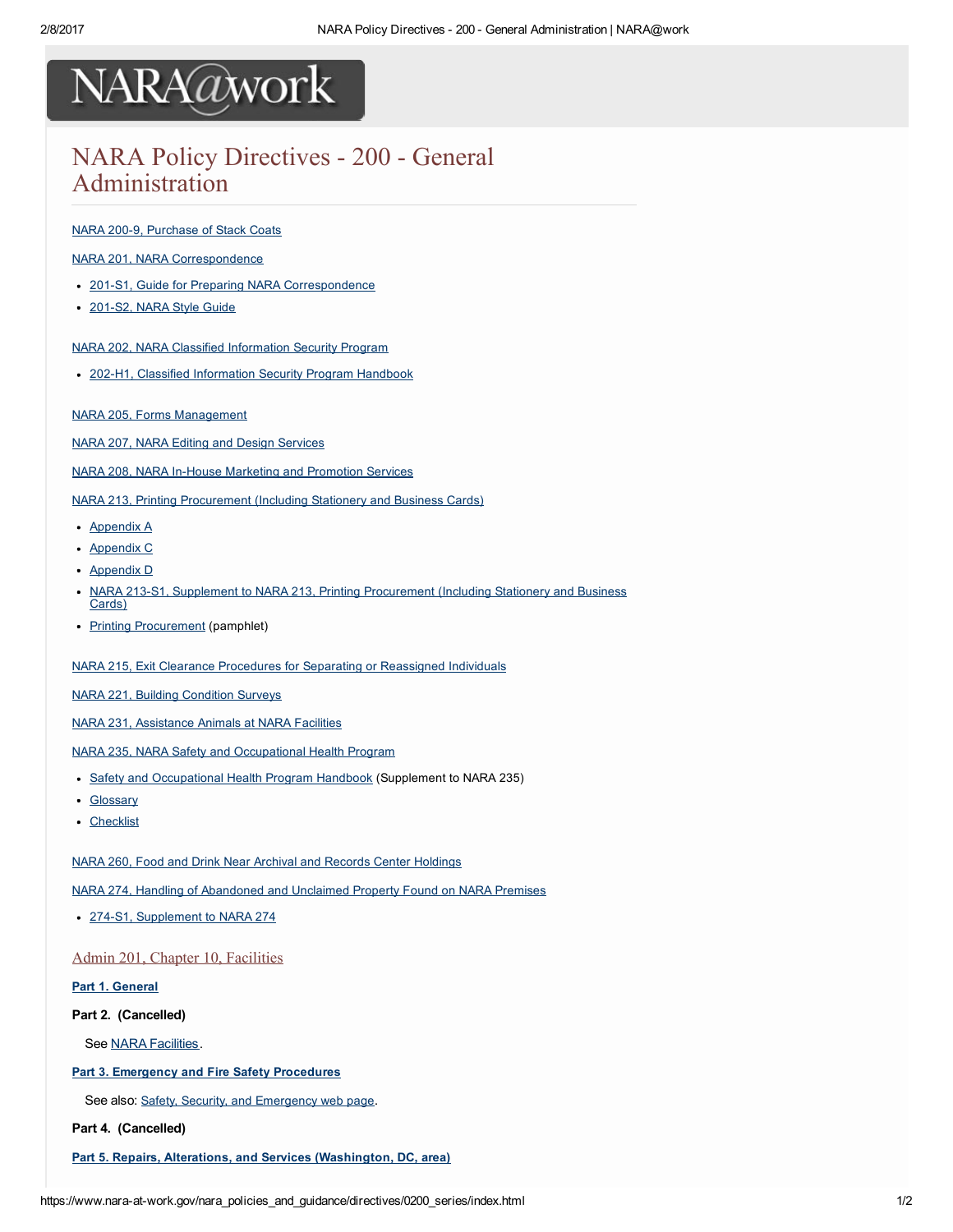#### Part 6. National Archives Meeting and [Reception](https://update.nara-at-work.gov/nara_policies_and_guidance/directives/0200_series/201_ch10.html#201ch10_pt6) Facilities

See also: 200-8, Use of [Conference](https://update.nara-at-work.gov/nara_policies_and_guidance/directives/0200_series/200_8.html) Rooms and Public Event Spaces at the National Archives **Building** 

Part 7. [Posting](https://update.nara-at-work.gov/nara_policies_and_guidance/directives/0200_series/201_ch10.html#201ch10_pt7) Notices

#### Part 8. Parking and Motor Pool [Operations](https://update.nara-at-work.gov/nara_policies_and_guidance/directives/0200_series/201_ch10.html#201ch10_pt8)

See also: NARA 232, Parking at the National Archives at College Park (Archives II) and Restricted Access to Parking at the National Archives Building (Archives I), [Washington](https://update.nara-at-work.gov/files/0200_series/nara0232.pdf) DC

- Appendix A, Parking [violations](https://update.nara-at-work.gov/files/0200_series/nara0232-appendix-a.pdf)
- Parking at the National [Archives](https://update.nara-at-work.gov/files/0200_series/nara0232-pamphlet-a.pdf) at College Park (pamphlet)

#### Part 9. [Miscellaneous](https://update.nara-at-work.gov/nara_policies_and_guidance/directives/0200_series/201_ch10.html#201ch10_pt9) Restrictions - National Archives Facilities

#### Part 10. Space [Management](https://update.nara-at-work.gov/nara_policies_and_guidance/directives/0200_series/201_ch10.html#201ch10_pt10)

**Security** 

Physical Security

Emergency [Communications](https://update.nara-at-work.gov/files/0200_series/issuances-cancellation.pdf) at College Park (pamphlet)

NARA 204, Access Privilege [Procedures](https://update.nara-at-work.gov/files/0200_series/nara0204.pdf) at AI and AII

NARA 271, Key Control at NARA [Facilities](https://update.nara-at-work.gov/files/0200_series/nara0271_1.pdf)

#### Personnel Security

NARA 211, Exit [Inspections](https://update.nara-at-work.gov/files/0200_series/nara0211_1.pdf) of Property at NARA

- 211-S1, A1 and A2 [Procedures](https://update.nara-at-work.gov/files/0200_series/nara-211-s1-a1-and-a2-procedures.pdf)
- 211-S2, NPRC [Procedures](https://update.nara-at-work.gov/files/0200_series/nara-211-s2-nprc-procedures.pdf)
- 211-S3, WNRC [Procedures](https://update.nara-at-work.gov/files/0200_series/nara-211-s3-wnrc-procedures.pdf)
- 211-S4, LP-GWB [Procedures](https://update.nara-at-work.gov/files/0200_series/nara-211-s4-lp-gwb.pdf)

#### NARA 242, Insider Threat [Program](https://update.nara-at-work.gov/files/0200_series/nara0242.pdf)

NARA 273, [Administrative](https://update.nara-at-work.gov/files/0200_series/nara0273.pdf) Procedures for Security Clearances

273S1, [Administrative](https://update.nara-at-work.gov/files/0200_series/nara0273-s1.pdf) Procedures Related to Security Clearances and Applicant and Employee **Rights** 

NARA 275, [Background](https://update.nara-at-work.gov/files/0200_series/nara0275.pdf) and Identity Verification Process for Access Privileges

NARA 276, Employment or Service Suitability [Determinations](https://update.nara-at-work.gov/files/0200_series/nara0276.pdf)

Page last revised: Jan 17, 2017 - by Stuart A Culy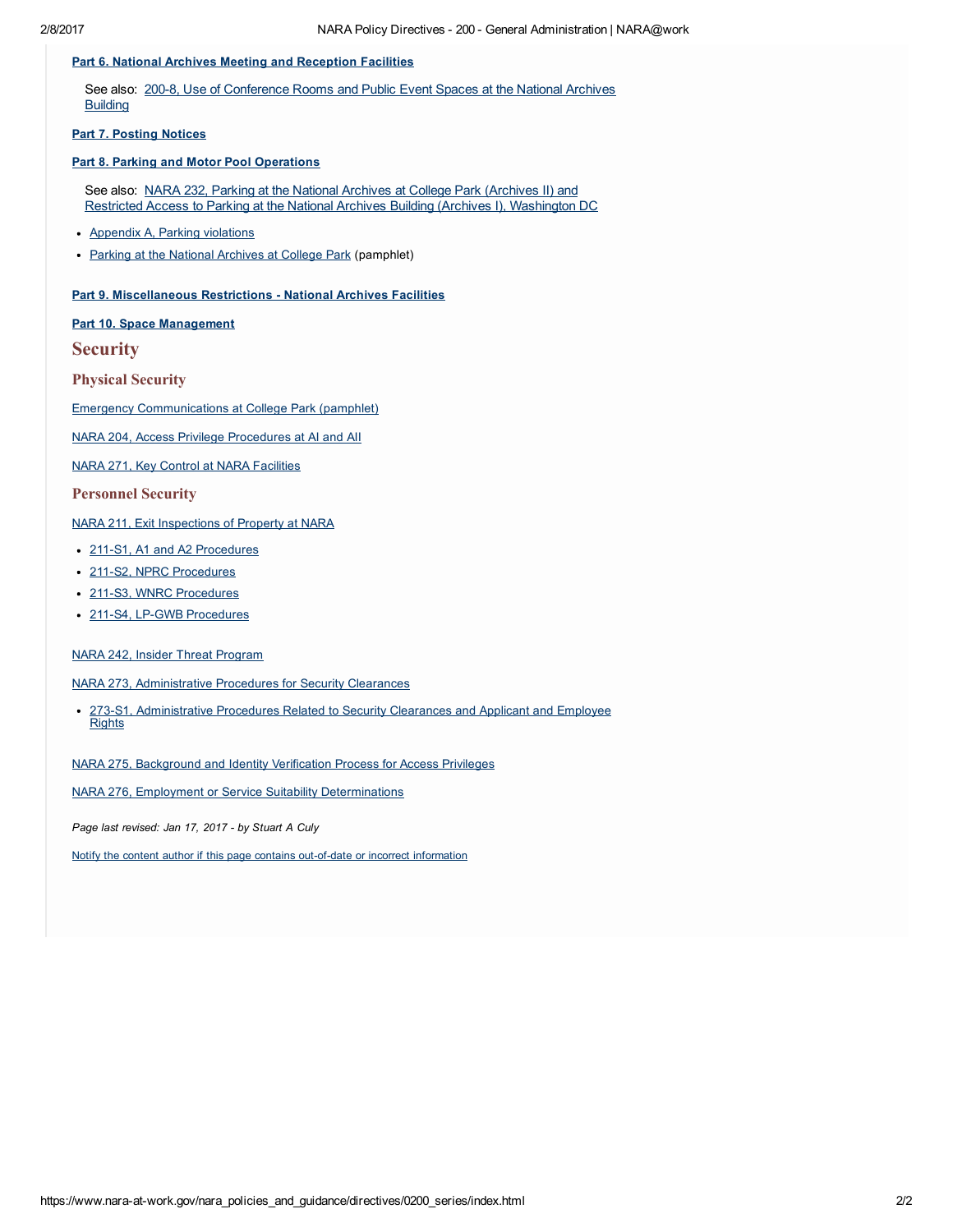

### NARA Policy Directives - 300 - Human Resources

NARA 318, Human Capital [Accountability](https://www.nara-at-work.gov/files/0300_series/nara0318.pdf)

Awards

89-074, NARA Awards

89-192, NARA Awards

NARA 309, Spot Awards, Time Off Awards, and Non-monetary Awards

366-2, [Archivist's](https://www.nara-at-work.gov/nara_policies_and_guidance/directives/0300_series/366_2.html) Awards

Disciplinary and Adverse Actions

Personnel 300 - Chapter 752. [Disciplinary](https://www.nara-at-work.gov/nara_policies_and_guidance/directives/0300_series/300_752.html) and Adverse Actions

- 300-1, NARA Personnel Manual, ch. 752, [Disciplinary](https://www.nara-at-work.gov/nara_policies_and_guidance/directives/0300_series/300_1.html) and Adverse Actions
- 300-37, NARA Personnel Manual, ch. 752, [Disciplinary](https://www.nara-at-work.gov/nara_policies_and_guidance/directives/0300_series/300_37.html) and Adverse Actions

Personnel 300 - Chapter 771. [Administrative](https://www.nara-at-work.gov/nara_policies_and_guidance/directives/0300_series/300_ch771.html) Grievance System

Employee Relations and Benefits

Admin. 201 - Chapter 17. Personnel - Part 3. [Unemployment](https://www.nara-at-work.gov/nara_policies_and_guidance/directives/0300_series/201_ch17pt3.html) Compensation

• 94-285, [Unemployment](https://www.nara-at-work.gov/nara_policies_and_guidance/directives/0300_series/94_285.html) compensation

300-19, Violence in the [Workplace](https://www.nara-at-work.gov/nara_policies_and_guidance/directives/0300_series/300_19.html)

NARA 316, Workers [Compensation](https://www.nara-at-work.gov/files/0300_series/nara0316.pdf)

95-393, Drug-Free [Workplace](https://www.nara-at-work.gov/files/0300_series/95-393.pdf) Plan

Hiring/Employment

Personnel 300 - Chapter 330. Career [Assistance](https://www.nara-at-work.gov/nara_policies_and_guidance/directives/0300_series/300_ch330.html) Plan

[Personnel](https://www.nara-at-work.gov/nara_policies_and_guidance/directives/0300_series/300_ch920.html) 300 - Chapter 920. Senior Executive Service

NARA Notice 2012-099, [Competitive](https://www.nara-at-work.gov/nara_policies_and_guidance/notices/notice.html?fy=2012&id=099) Areas

NARA 301, 30-Day Temporary [Appointments](https://www.nara-at-work.gov/files/0300_series/nara0301.pdf)

NARA 302, [Repayment](https://www.nara-at-work.gov/files/0300_series/nara0302.pdf) of Student Loans

NARA 307, [Probationary](https://www.nara-at-work.gov/files/0300_series/nara0307.pdf) and Trial Periods

NARA 308, [Employment](https://www.nara-at-work.gov/files/0300_series/nara0308.pdf) of Annuitants

NARA 310, NARA Pathways [Programs](https://www.nara-at-work.gov/files/0300_series/nara0310.pdf)

NARA 312, Unpaid [Student](https://www.nara-at-work.gov/nara_policies_and_guidance/directives/0300_series/nara312.html) Interns

NARA 315, Merit Promotion and Internal [Placement](https://www.nara-at-work.gov/nara_policies_and_guidance/directives/0300_series/nara315.html)

NARA 330, [Senior](https://www.nara-at-work.gov/files/0300_series/nara0330.pdf) Level Pay

Leave

NARA 304, [Absence](https://www.nara-at-work.gov/files/0300_series/nara0304.pdf) and Leave

NARA 322, Pay and Leave [Incentives](https://www.nara-at-work.gov/files/0300_series/nara0322.pdf)

Performance Management

Chapter 430. Performance [Management](https://www.nara-at-work.gov/nara_policies_and_guidance/directives/0300_series/300_ch430.html) System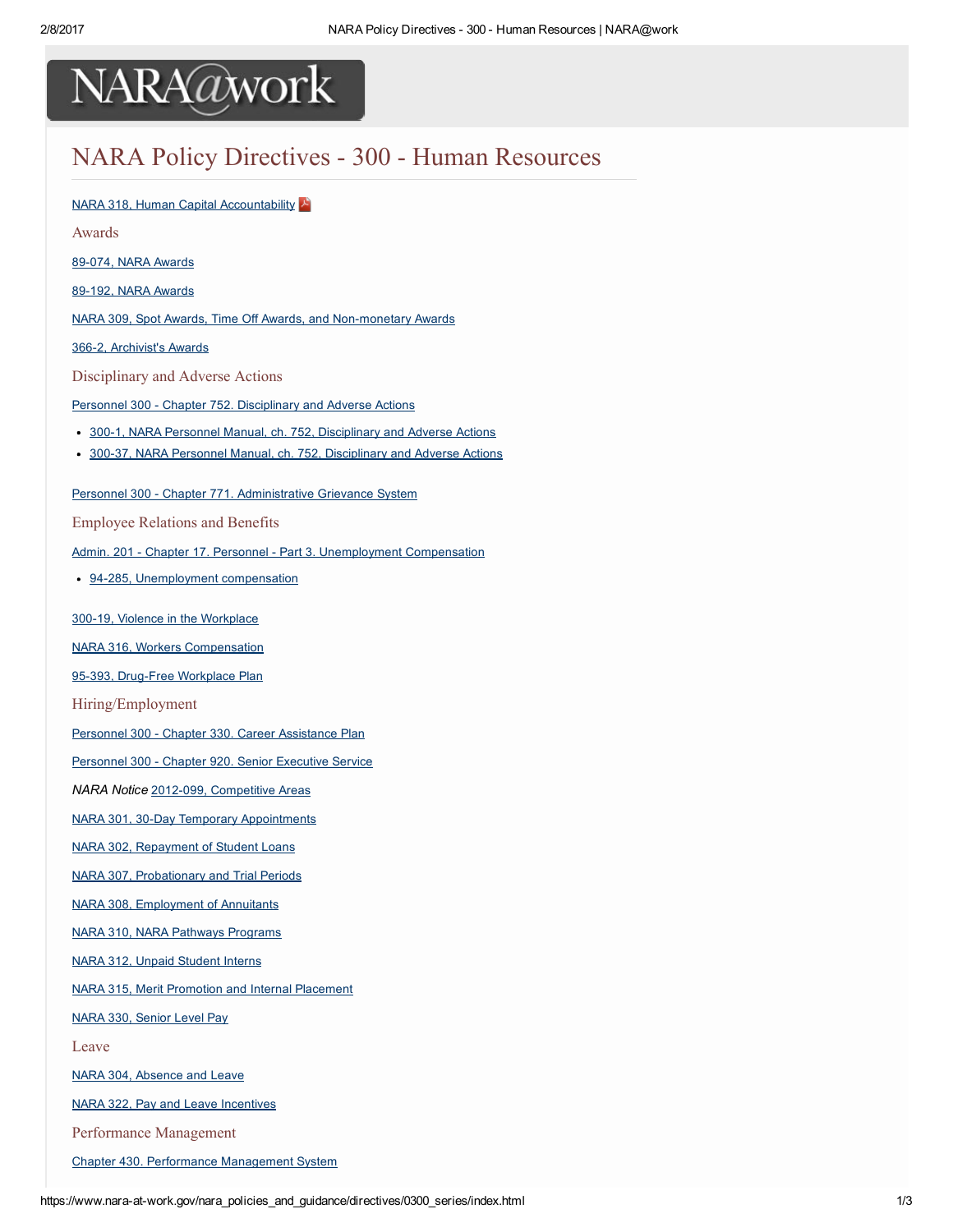300-7, Linking [Performance](https://www.nara-at-work.gov/nara_policies_and_guidance/directives/0300_series/300_7.html) Plans to Strategic Goals

300-12, Supervisory Certification for Within-Grade Increases

300-16, Preparing [Achievement](https://www.nara-at-work.gov/nara_policies_and_guidance/directives/0300_series/300_16.html) Award Certificates

300-23, Uniform [Performance](https://www.nara-at-work.gov/nara_policies_and_guidance/directives/0300_series/300_23.html) Appraisal Periods

300-27, Mid-Year [Progress](https://www.nara-at-work.gov/nara_policies_and_guidance/directives/0300_series/300_27.html) Reviews

300-36, Service Credit During a Reduction-In-Force (RIF)

NARA 355, SES Performance [Management,](https://www.nara-at-work.gov/files/0300_series/nara0355.pdf) Pay and Awards

- **SES Performance [Management](https://www.nara-at-work.gov/files/0300_series/nara0355-faq.pdf) System Frequently Asked Questions**
- **SES Performance [Management](https://www.nara-at-work.gov/files/0300_series/nara0355-h1.pdf) System Handbook**
- SES Pay and Awards [Handbook](https://www.nara-at-work.gov/files/0300_series/nara0355-s2.pdf)

Personnel Management

300-33, Assignment and [Deployment](https://www.nara-at-work.gov/nara_policies_and_guidance/directives/0300_series/300_33.html) of Employees During an Emergency

315-1, Workforce [Management](https://www.nara-at-work.gov/nara_policies_and_guidance/directives/0300_series/315_1.html) During a Flu Outbreak

Time and Attendance, Work Schedules

327-1, Time and [Attendance](https://www.nara-at-work.gov/nara_policies_and_guidance/directives/0300_series/327_1.html) Accounting

NARA 332, [Telework](https://www.nara-at-work.gov/nara_policies_and_guidance/directives/0300_series/nara332.html) Program

NARA 333, Work Hours and [Premium](https://www.nara-at-work.gov/files/0300_series/nara0333.pdf) Pay

Alternative Dispute Resolution

NARA 320, [RESOLVE:](https://www.nara-at-work.gov/files/0300_series/nara0320.pdf) NARA's Alternative Dispute Resolution (ADR) Program

See also: ADR Web [Page](https://www.nara-at-work.gov/staff_resources_and_services/employee_resources/adrmain.html)

Training and Professional Development

NARA 385, Request, Approval, and Payment of Training of [Employees](https://www.nara-at-work.gov/files/0300_series/nara0385.pdf)

• 385-S1, Training [Procedures](https://www.nara-at-work.gov/files/0300_series/nara0385-s1.pdf)

Equal Employment Opportunity/Diversity

NARA 303, Processing Reasonable [Accommodation](https://www.nara-at-work.gov/files/0300_series/nara0303.pdf) Requests for Employees and Applicants with **Disabilities** 

NARA 371, [Nondiscrimination](https://www.nara-at-work.gov/files/0300_series/nara0371.pdf) in Federally Conducted Education and Training Programs Provided by **NARA** 

NARA 382, Guidance to Address Effects of Domestic Violence, Sexual [Assault,and](https://www.nara-at-work.gov/files/0300_series/nara0382.pdf) Stalking

NARA 382 [\(Pamphlet\)](https://www.nara-at-work.gov/files/0300_series/nara0382-pamphlet.pdf)

390-1, NARA's Policy on Diversity and [Inclusion](https://www.nara-at-work.gov/nara_policies_and_guidance/directives/0300_series/390_1.html)

NARA 391, [Employee](https://www.nara-at-work.gov/files/0300_series/nara0391.pdf) Affinity Groups

NARA 395, Equal [Employment](https://www.nara-at-work.gov/files/0300_series/nara0395.pdf) Opportunity Complaints Program

NARA 396, Anti-Harassment Policy

NARA 396 [\(Pamphlet\)](https://www.nara-at-work.gov/files/0300_series/nara0396-pamphlet-a.pdf)

Guidelines for Use of Official Time, Agency Resources and Equal [Employment](https://www.nara-at-work.gov/files/equal-employment-opportunity/use-of-resources-eeo.pdf) Opportunity (EEO) **Complaints** 

Archivist's Policy Statements

- Anti-Harassment
- Diversity and [Inclusion](https://www.nara-at-work.gov/files/0300_series/nara0390-01-statement.pdf)

https://www.nara-at-work.gov/nara\_policies\_and\_guidance/directives/0300\_series/index.html 2/3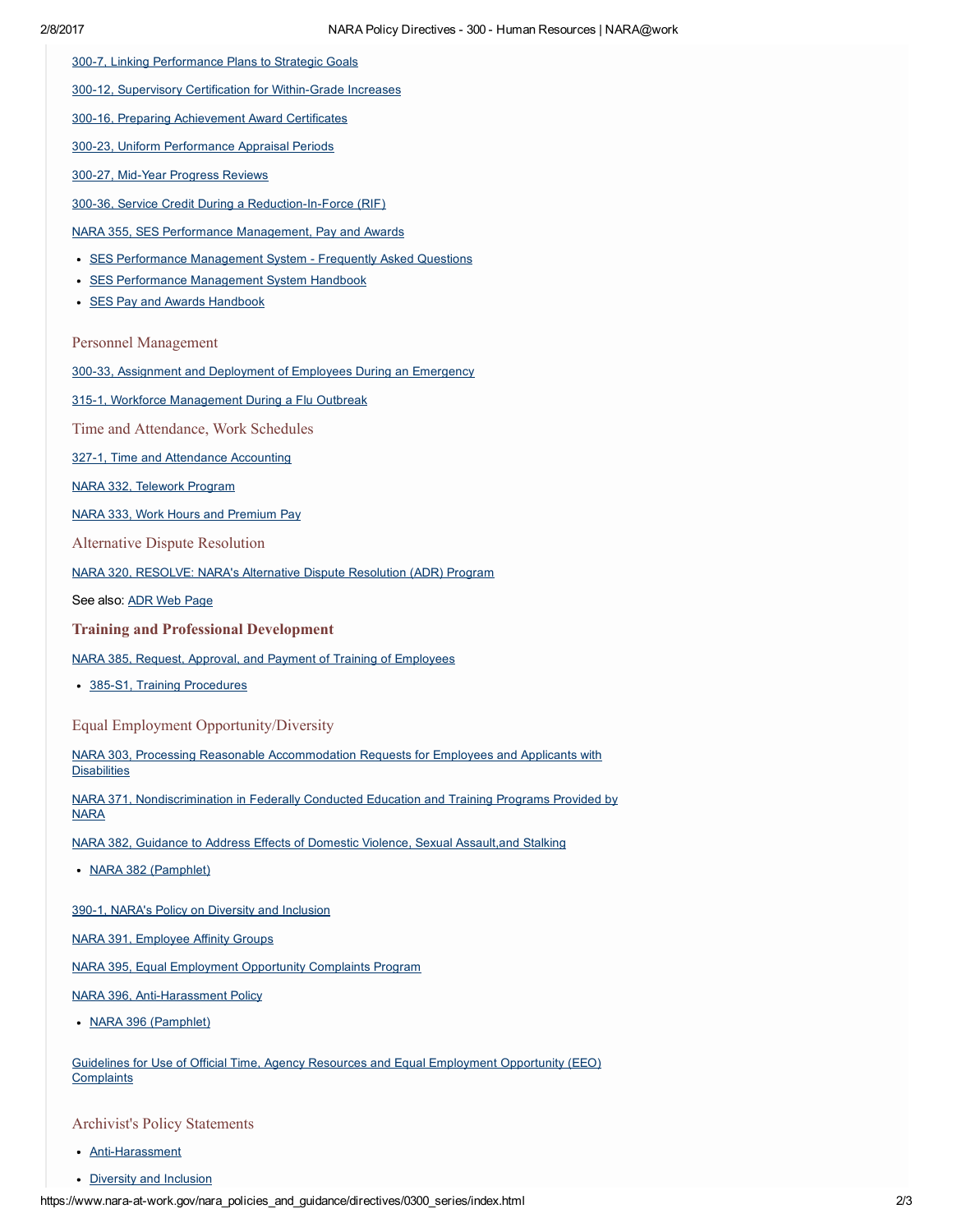• Equal [Employment](https://www.nara-at-work.gov/files/0300_series/nara-eeostmnt_2016.pdf) Opportunity

#### For More Information

- Human [Resources](https://www.nara-at-work.gov/staff_resources_and_services/index.html) Web Page
- EEO Web [Page](http://www.archives.gov/eeo/)
- ADR Web [Page](https://www.nara-at-work.gov/staff_resources_and_services/employee_resources/adrmain.html)

Page last revised: Jan 17, 2017 - by Stuart A Culy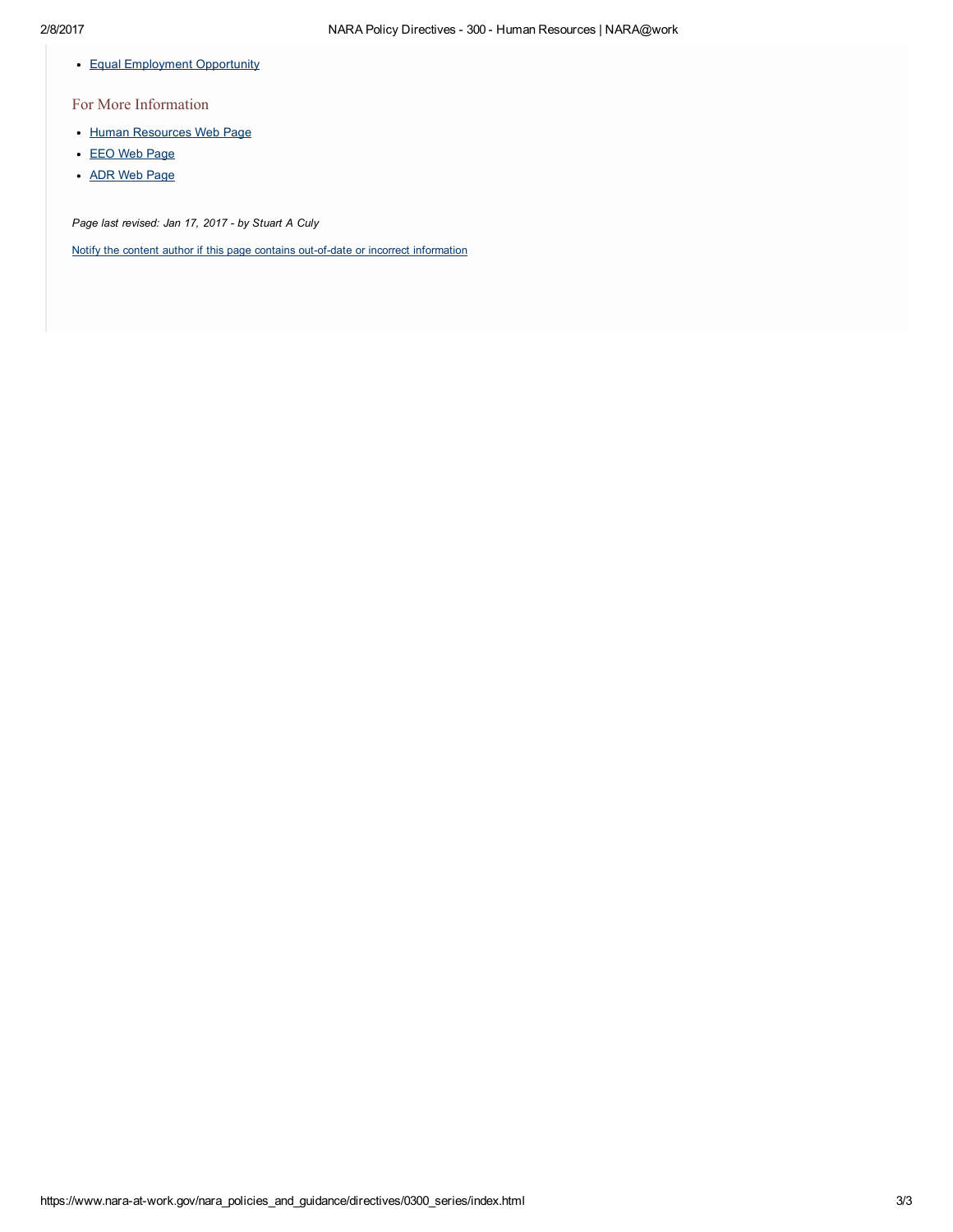### NARA Policy Directives - 400 - Budget and Accounting

#### Admin. 201 - [Chapter](https://www.nara-at-work.gov/nara_policies_and_guidance/directives/0400_series/201_ch05.html) 5: Budget

- 92-207, Imprest Fund [Procedures](https://www.nara-at-work.gov/nara_policies_and_guidance/directives/0400_series/92_207.html)
- 97-203, [Controlling](https://www.nara-at-work.gov/nara_policies_and_guidance/notices/fy1997/97_203.html) funds NARA recycling program
- 98-205, Policy on funding programs and staff in [Presidential](https://www.nara-at-work.gov/nara_policies_and_guidance/notices/fy1998/98_205.html) Libraries
- 98-223, The [Archivist's](https://www.nara-at-work.gov/files/0400_series/98-223.pdf) authority to name buildings and spaces
- 2000-039, Invoices Now Require Taxpayer [Identification](https://www.nara-at-work.gov/nara_policies_and_guidance/notices/fy2000/2000_039.html) Number (TIN)

#### 400-3, Use of Federal Funds to [Purchase](https://www.nara-at-work.gov/nara_policies_and_guidance/directives/0400_series/400_3.html) Food

400-5, [Capitalization](https://www.nara-at-work.gov/nara_policies_and_guidance/directives/0400_series/400_5.html) Policy for NARA's Assets

400-8, Quarterly [Reconciliation](https://www.nara-at-work.gov/nara_policies_and_guidance/directives/0400_series/400_8.html) of Open Items for all NARA Funds

400-12, PRISM - Routing of Purchase [Requisitions](https://www.nara-at-work.gov/nara_policies_and_guidance/directives/0400_series/400_12.html)

400-13, [Certified](https://www.nara-at-work.gov/nara_policies_and_guidance/directives/0400_series/400_13.html) Invoices

4024, Guidelines for NARA Facilities' Funding [Requirements](https://www.nara-at-work.gov/nara_policies_and_guidance/directives/0400_series/402_4.html)

NARA [405,Reimbursable](https://www.nara-at-work.gov/files/0400_series/nara0405_0.pdf) Work Authorization and Security Work Authorization Agreements

- NARA 405-S1, Administrative Procedures Related to Reimbursable Work [Authorizations](https://www.nara-at-work.gov/files/0400_series/nara0405-s1_0.pdf) and **Security Work Authorizations**
- FPS Form 57 (T), "Security Work [Authorization"](https://www.nara-at-work.gov/files/0400_series/swa-form-fps-57t-fy2017.pdf)
- GSA Form 2957, ["Reimbursable](http://www.gsa.gov/portal/mediaId/218359/fileName/RWA_Form_2957_02_2011.action) Work Authorization"

410-1, Journal Entry [Preparation](https://www.nara-at-work.gov/nara_policies_and_guidance/directives/0400_series/410_1.html) and Approval

#### 411-1, Preparation of NARA Financial Statements

NARA 416, Allocating Costs Appropriately to the Revolving Fund or Operating Expenses [Appropriation](https://www.nara-at-work.gov/files/0400_series/nara0416.pdf)

5012, Accepting and Processing Purchase Card Orders from Federal [Government](https://www.nara-at-work.gov/nara_policies_and_guidance/directives/0500_series/501_2.html) Agencies

#### Trust Fund and Gift Operations

400-2, Formats for Submission of Review and [Certification](https://www.nara-at-work.gov/nara_policies_and_guidance/directives/0400_series/400_2.html) of Trust Fund and Gift Fund Accounting **Reports** 

NARA 404, National [Archives](https://www.nara-at-work.gov/nara_policies_and_guidance/directives/0400_series/nara404.html) Gift Fund

- 404-S1, Procedures for [Representational](https://www.nara-at-work.gov/nara_policies_and_guidance/directives/0400_series/nara404_suppl.html) Activities
- 404-S2, Managing [Investments](https://www.nara-at-work.gov/nara_policies_and_guidance/directives/0400_series/nara404_suppl_b.html) for the Trust Fund and Gift Fund

#### 440-1, Consolidation of [Unconditional](https://www.nara-at-work.gov/nara_policies_and_guidance/directives/0400_series/440-1.html) Gift Fund Accounts

TRUST FUND 1801, Trust Fund [Procedures](https://www.nara-at-work.gov/nara_policies_and_guidance/directives/0400_series/1801_c18.pdf) Manual

1801-1, Handling National Archives Trust Fund Deposits and Expenditures and [Disbursements](https://www.nara-at-work.gov/nara_policies_and_guidance/directives/0400_series/1801_1.html) of Income

#### For More Information

Bureau of Public Debt - [website](https://www.nara-at-work.gov/global-pages/exit.html?link=https://arc.publicdebt.treas.gov/fs/fsnara1.htm)

Page last revised: Jan 18, 2017 - by Stuart A Culy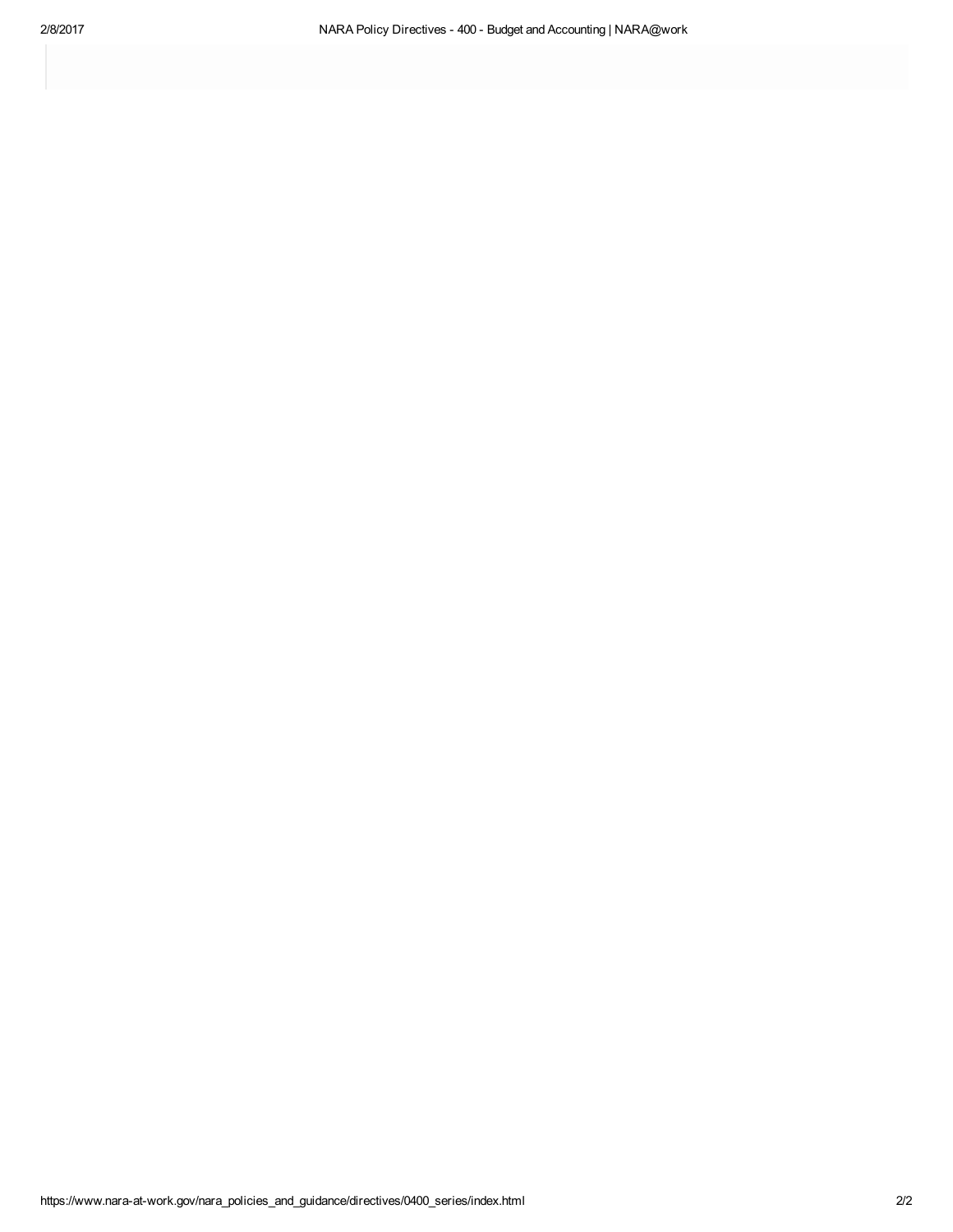

## NARA Policy Directives - 500 - Procurement

#### NARA 501, NARA [Procurement](https://www.nara-at-work.gov/files/0500_series/nara0501.pdf)

- 501-S1, NARA Government-Wide Commercial Purchase Card and Micro-Purchase Guide.
- 501-S2, [Procurement](https://www.nara-at-work.gov/procurement_budget_and_finance/acquisitions/guide/index.html) Guide
- 501-2, Accepting and Processing Purchase Card Orders from Federal Government Agencies

503-1, NARA [Sustainable](https://www.nara-at-work.gov/nara_policies_and_guidance/directives/0500_series/503_1.html) Practices Program

506-1, Federal Acquisition Certification in Contracting (FAC-C) Program for Acquisition [Professionals](https://www.nara-at-work.gov/nara_policies_and_guidance/directives/0500_series/506_1.html)

507-1, NARA Copiers, Procuring, Tracking, and Securing Personally Identifiable [Information](https://www.nara-at-work.gov/nara_policies_and_guidance/directives/0500_series/507_1.html) Data

Page last revised: Dec 21, 2016 - by Stuart A Culy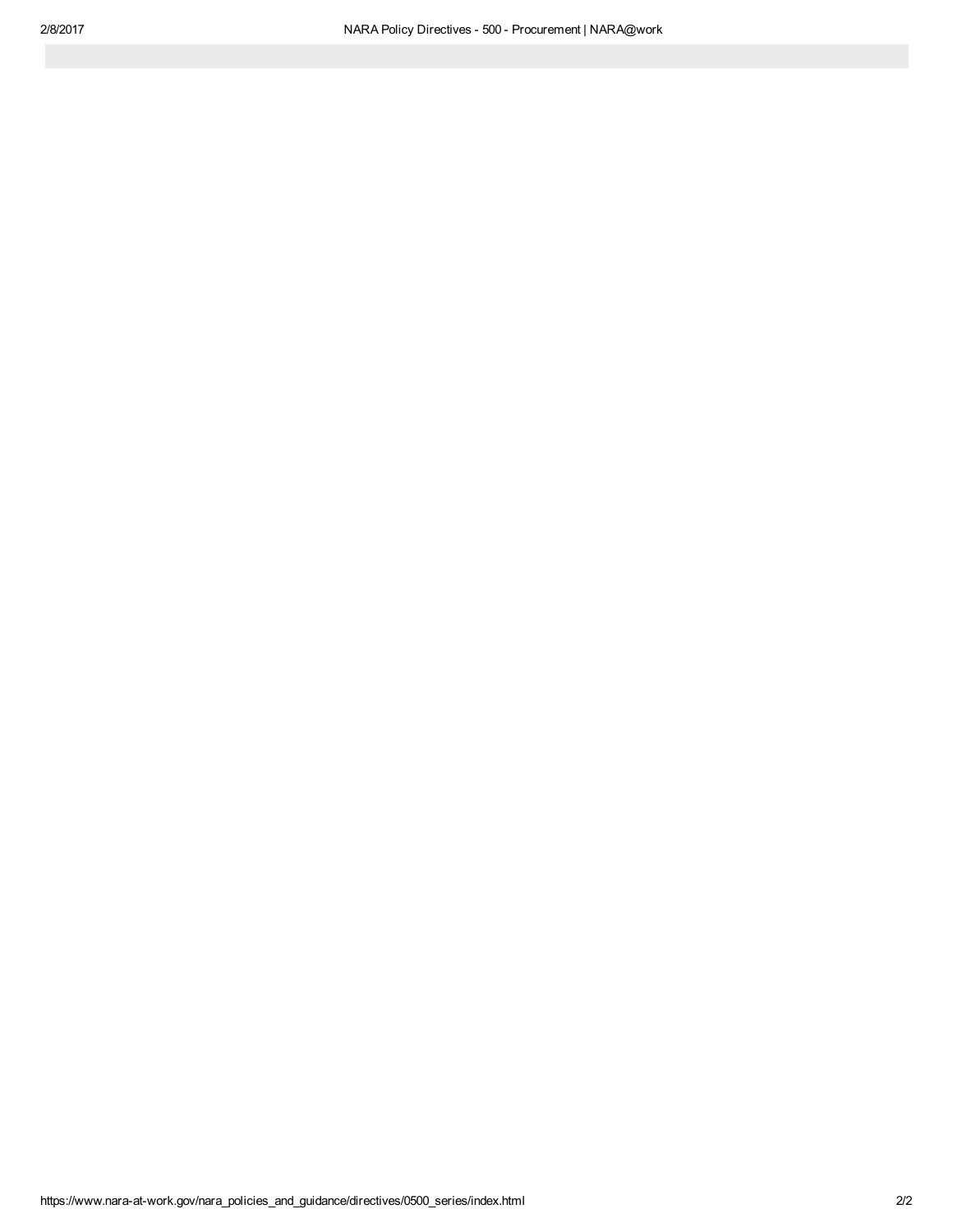

## NARA Policy Directives - 600 - Travel

NARA 600, Managing [Government](https://www.nara-at-work.gov/nara_policies_and_guidance/directives/0600_series/nara600.html) Personal Property

NARA 601, NARA [Travel](https://www.nara-at-work.gov/nara_policies_and_guidance/directives/0600_series/nara601.html) Policy

- 601-10, Travel Fees, Local Travel and Miscellaneous [Reimbursement](https://www.nara-at-work.gov/nara_policies_and_guidance/directives/0600_series/601_10.html) Policy Changes
- 601-11, Travel Funded by Non-Federal Source

NARA 602, Official Passports and Visas for [International](https://www.nara-at-work.gov/files/0600_series/nara0602.pdf) Travel

NARA 603, Approval and Payment of Employee Relocation Expense [Allowances](https://www.nara-at-work.gov/files/0600_series/nara0603.pdf)

NARA 603-S1, [Procedures](https://www.nara-at-work.gov/files/0600_series/nara0603-s1.pdf) for Relocation Allowances and Approvals

Page last revised: Dec 21, 2016 - by Stuart A Culy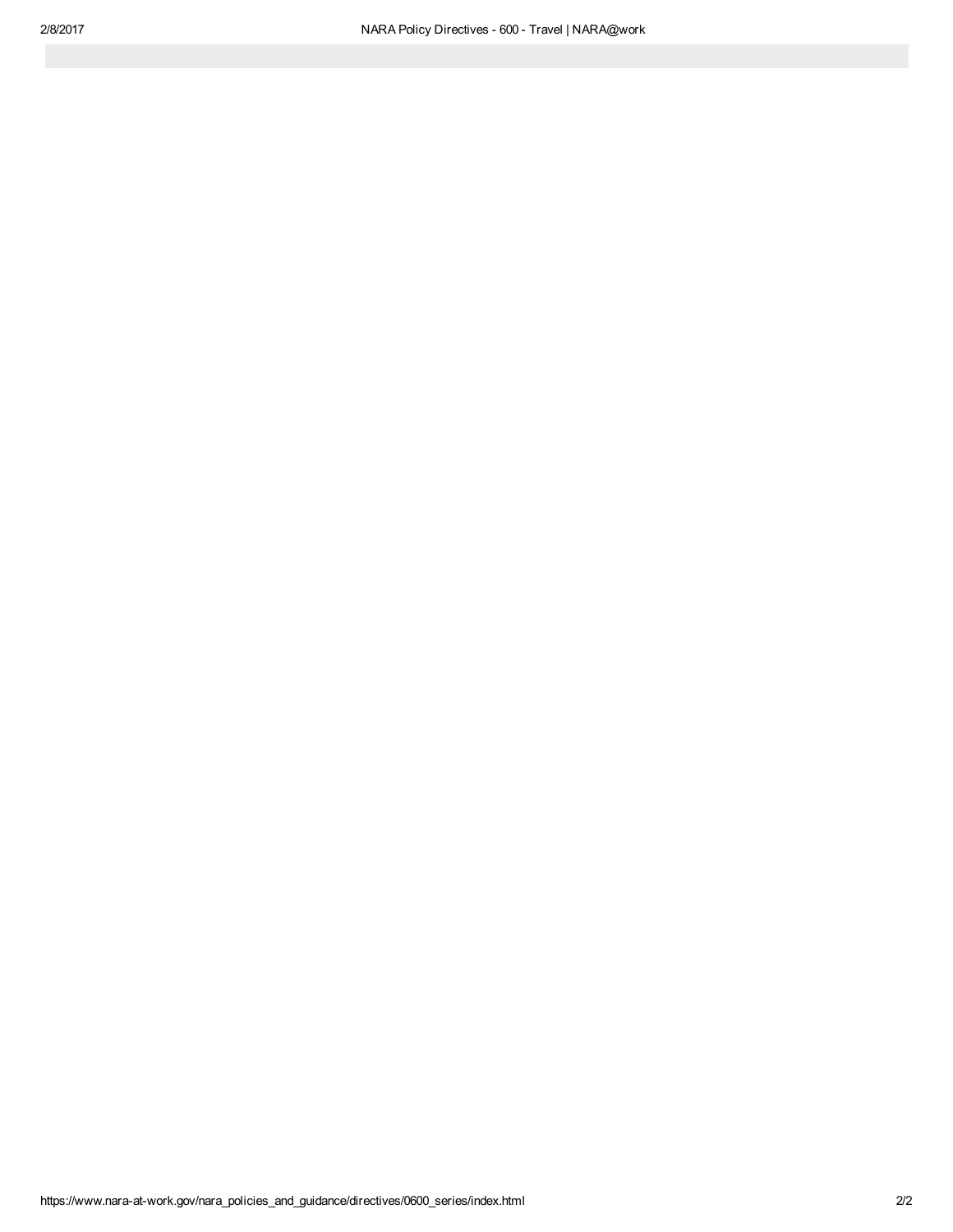

## NARA Policy Directives - 700 - Transportation

NARA 701, Qualified [Transportation](https://www.nara-at-work.gov/files/0700_series/nara0701.pdf) Fringe Benefits and Public Transit Subsidy Program

- Pamphlet Transit Benefits in the [Metropolitan](https://www.nara-at-work.gov/files/0700_series/nara0701-pamphlet.pdf) DC., Area
- 701-3, [Reimbursements](https://www.nara-at-work.gov/nara_policies_and_guidance/directives/0700_series/701_3.html) of Local Travel and Miscellaneous Employee Expenses

NARA 702, [Procuring](https://www.nara-at-work.gov/files/0700_series/nara0702.pdf) Freight and Shipping Services

NARA 703, [Transportation](https://www.nara-at-work.gov/files/0700_series/nara0703.pdf) and Messenger Services in the Washington, DC, Area

NARA 705, NARA Fleet [Management](https://www.nara-at-work.gov/files/nara_policies_and_guidance/directives/0700_series/nara705.pdf) Program

• NARA 705-H1 - Fleet [Management](https://www.nara-at-work.gov/files/nara_policies_and_guidance/directives/0700_series/nara705-h1.pdf) Handbook

Page last revised: Dec 21, 2016 - by Stuart A Culy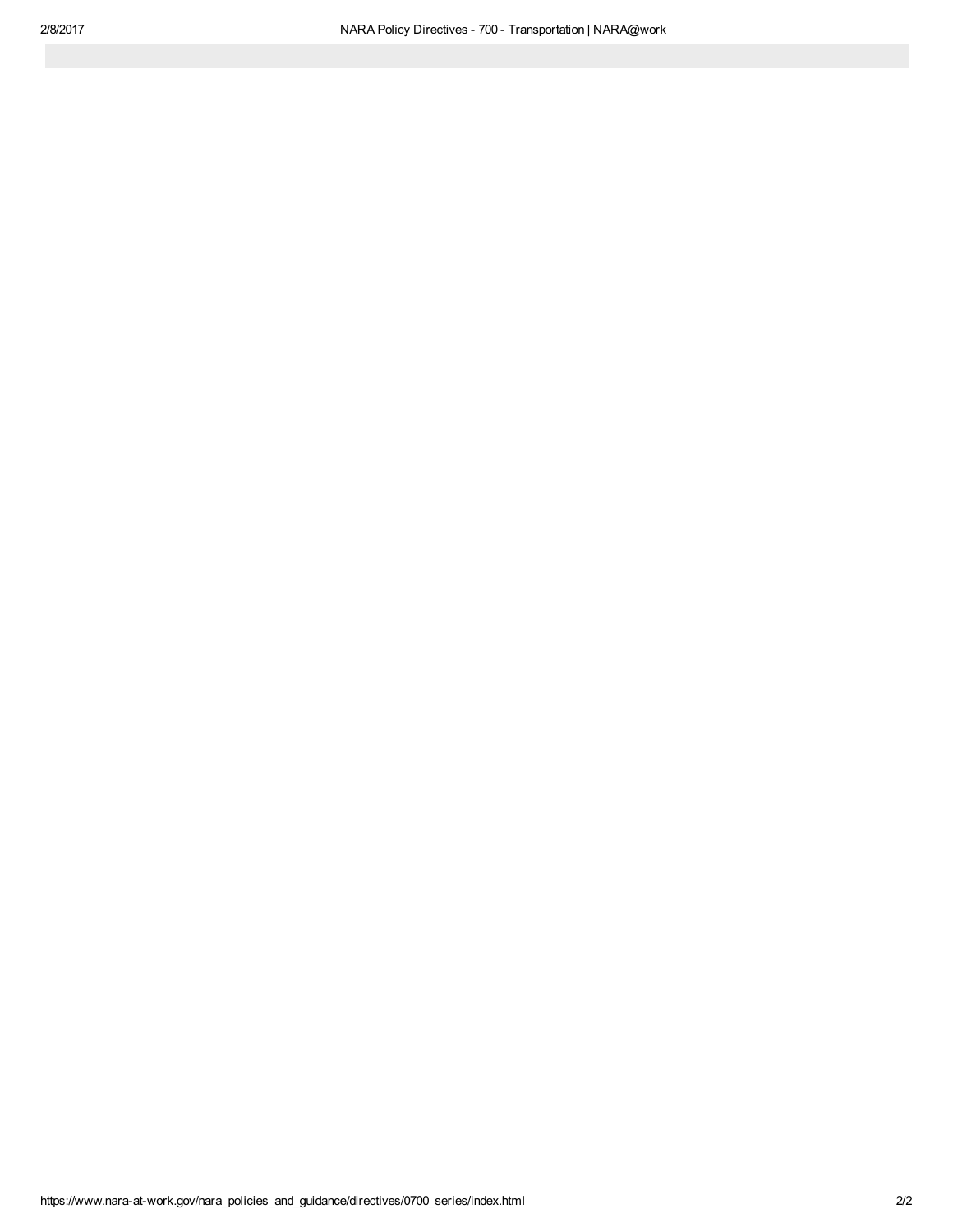### NARA Policy Directives - 800 - Information Management

801-3, Temporary Capital Planning and [Investment](https://www.nara-at-work.gov/files/0800_series/nara0801-3.pdf) Control (CPIC) Process

NARA 802, Use and Monitoring of NARA Office and Information [Technology](https://www.nara-at-work.gov/files/0800_series/nara0802.pdf) (IT) Equipment and **Resources** 

- 802-S1, [Frequently](https://www.nara-at-work.gov/files/0800_series/nara0802-s1.pdf) Asked Questions
- 802-3, Use of Google Apps Calendar to Maintain [Schedules](https://www.nara-at-work.gov/files/0800_series/nara0802-3.pdf)

NARA 804, Information [Technology](https://www.nara-at-work.gov/nara_policies_and_guidance/directives/0800_series/nara804.html) (IT) Systems Security

• NARA 804 [Supplements](https://www.nara-at-work.gov/nara_policies_and_guidance/directives/0800_series/nara804.html#804supps)

NARA 805, Systems [Development](https://www.nara-at-work.gov/files/0800_series/nara0805.pdf) Lifecycle (SDLC)

• NARA System [Development](https://www.nara-at-work.gov/files/0800_series/nara0805-h1.pdf) Life Cycle (SDLC) Methodology

NARA 806, Responding to Customer Requests to Improve or Correct NARA's Publicly Available Information [\(Information](https://www.nara-at-work.gov/files/0800_series/nara0806.pdf) Quality)

806-S1, Procedures for Responding to Customer Requests to Improve or Correct NARA's Publicly Available Information [\(Information](https://www.nara-at-work.gov/files/0800_series/nara0806-s1.pdf) Quality)

#### NARA 809, Open [Source](https://www.nara-at-work.gov/files/0800_series/nara0809.pdf) Code Policy

8102, NARA's [Implementation](https://www.nara-at-work.gov/nara_policies_and_guidance/directives/0800_series/810_2.html) of the Federal Acquisition Certification for Program and Project Managers

811-2, Posting Finding Aids on the NARA Web Site until ARC [Implementation](https://www.nara-at-work.gov/nara_policies_and_guidance/directives/0800_series/811_2.html)

NARA 812, Enterprise [Architecture](https://www.nara-at-work.gov/nara_policies_and_guidance/directives/0800_series/nara812.html) (EA)

- NARA 816, Digitizing Activities for [Enhanced](https://www.nara-at-work.gov/files/0800_series/nara0816.pdf) Access
- Technical [Guidelines](https://www.nara-at-work.gov/files/0800_series/nara816_tech_guide.pdf) for Digitizing Archival Materials for Electronic Access

NARA 817, Posting Digital Copies of High-Demand Archival Materials on NARA Web Sites

#### Corporate Records Management

Corporate Records [Management](https://www.nara-at-work.gov/chief-operating-officer/corporate-records-mgmt/index.html.html)

203-1, Record Copies of NARA [Publications](https://www.nara-at-work.gov/nara_policies_and_guidance/directives/0800_series/203_1.html)

203-2, Records of [Conferences,](https://www.nara-at-work.gov/nara_policies_and_guidance/directives/0800_series/203_2.html) Symposia, Ceremonies, and Events

800-2, Authority to Approve the Transfer, [Accessioning,](https://www.nara-at-work.gov/nara_policies_and_guidance/directives/0800_series/800_2.html) or Disposal of NARA Records

823-1, [Implementing](https://www.nara-at-work.gov/nara_policies_and_guidance/directives/0800_series/823_1.html) Records Retention Bands Authorized in the NARA Records Schedule

824-1, [Archives](https://www.nara-at-work.gov/nara_policies_and_guidance/directives/0800_series/824_1.html) II Records Staging Area

825-1, Holds for Operational Records and Other Related [Documentary](https://www.nara-at-work.gov/nara_policies_and_guidance/directives/0800_series/825_1.html) Materials

NARA 860, NARA Corporate Records [Management](https://www.nara-at-work.gov/files/0800_series/nara0860.pdf) Program

NARA 861, Email Records [Management](https://www.nara-at-work.gov/files/0800_series/nara0861.pdf)

NARA Records Schedule

Table of [Contents](https://www.nara-at-work.gov/nara_policies_and_guidance/directives/0800_series/203-records-schedule/index.html)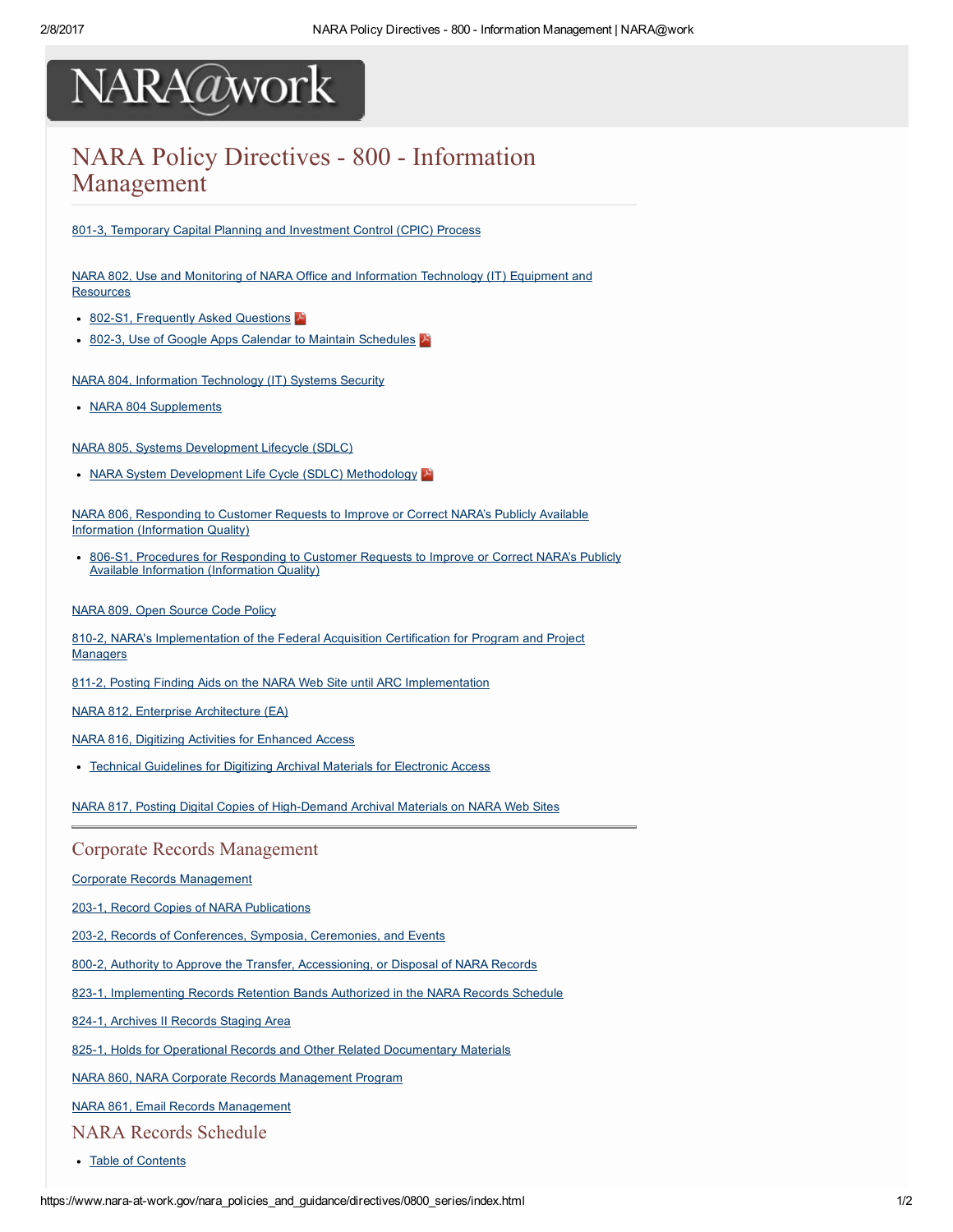- 1. Mission and [Organization](https://www.nara-at-work.gov/nara_policies_and_guidance/directives/0800_series/203-records-schedule/203_ch01.html)
- 2. General [Administration](https://www.nara-at-work.gov/nara_policies_and_guidance/directives/0800_series/203-records-schedule/203_ch02.html)
- 3. [Personnel](https://www.nara-at-work.gov/nara_policies_and_guidance/directives/0800_series/203-records-schedule/203_ch03.html)
- 4. Budget, Accounting, and Financial [Management](https://www.nara-at-work.gov/nara_policies_and_guidance/directives/0800_series/203-records-schedule/203_ch04.html)
- 5. Property and [Procurement](https://www.nara-at-work.gov/nara_policies_and_guidance/directives/0800_series/203-records-schedule/203_ch05.html)
- 6. [Facilities](https://www.nara-at-work.gov/nara_policies_and_guidance/directives/0800_series/203-records-schedule/203_ch06.html)
- 7. Travel and [Transportation](https://www.nara-at-work.gov/nara_policies_and_guidance/directives/0800_series/203-records-schedule/203_ch07.html)
- 8. Information [Technology](https://www.nara-at-work.gov/nara_policies_and_guidance/directives/0800_series/203-records-schedule/203_ch08.html) (IT)
- 9. Legislative and [Congressional](https://www.nara-at-work.gov/nara_policies_and_guidance/directives/0800_series/203-records-schedule/203_ch09.html) Relations
- 10. Public [Information](https://www.nara-at-work.gov/nara_policies_and_guidance/directives/0800_series/203-records-schedule/203_ch10.html)
- 11. NARA Legal [Function](https://www.nara-at-work.gov/nara_policies_and_guidance/directives/0800_series/203-records-schedule/203_ch11.html)
- 12. Audits and [Investigations](https://www.nara-at-work.gov/nara_policies_and_guidance/directives/0800_series/203-records-schedule/203_ch12.html)
- 13. Federal [Agencies](https://www.nara-at-work.gov/nara_policies_and_guidance/directives/0800_series/203-records-schedule/203_ch13.html) and Records
- 14. Archives, [Presidential](https://www.nara-at-work.gov/nara_policies_and_guidance/directives/0800_series/203-records-schedule/203_ch14.html) Records, and Donated Materials
- 15. Federal [Register](https://www.nara-at-work.gov/nara_policies_and_guidance/directives/0800_series/203-records-schedule/203_ch15.html)
- 16. Public [Programs](https://www.nara-at-work.gov/nara_policies_and_guidance/directives/0800_series/203-records-schedule/203_ch16.html) and Exhibits
- 17. National Historical Publications and Records [Commission](https://www.nara-at-work.gov/nara_policies_and_guidance/directives/0800_series/203-records-schedule/203_ch17.html)
- 18. National [Archives](https://www.nara-at-work.gov/nara_policies_and_guidance/directives/0800_series/203-records-schedule/203_ch18.html) Trust Fund
- 19. [Information](https://www.nara-at-work.gov/nara_policies_and_guidance/directives/0800_series/203-records-schedule/203_ch19.html) Security Oversight Office Function

#### Web Program

#### NARA Web [Program](https://www.nara-at-work.gov/information_technology/web_program/index.html)

831-2. Rules of Behavior for Using Web 2.0 and Social Media Web Sites and [Responsibilities](https://www.nara-at-work.gov/nara_policies_and_guidance/directives/0800_series/831_2.html) for Content Management

NARA 807, Content Rules and [Requirements](https://www.nara-at-work.gov/nara_policies_and_guidance/directives/0800_series/nara807.html) for NARA Web Sites (Internet, Intranet, and NARA-Hosted Extranets) and Presidential Library Web Sites

- 807-S1, [Archives.gov](https://www.nara-at-work.gov/information_technology/web_program/public_site/training_manual.pdf) Web Publication Guide
- 807-S3, [Definitions](https://www.nara-at-work.gov/nara_policies_and_guidance/directives/0800_series/word/nara807_808_definitions.doc) of Terms Used in Web Program Directives
- 807-S4, Usability [Guidelines](https://www.nara-at-work.gov/information_technology/web_program/general_web/toolkit.html)

NARA 808, Content [Management](https://www.nara-at-work.gov/nara_policies_and_guidance/directives/0800_series/nara808.html) for NARA's Main Public Web Site and Intranet

Page last revised: Dec 21, 2016 - by Stuart A Culy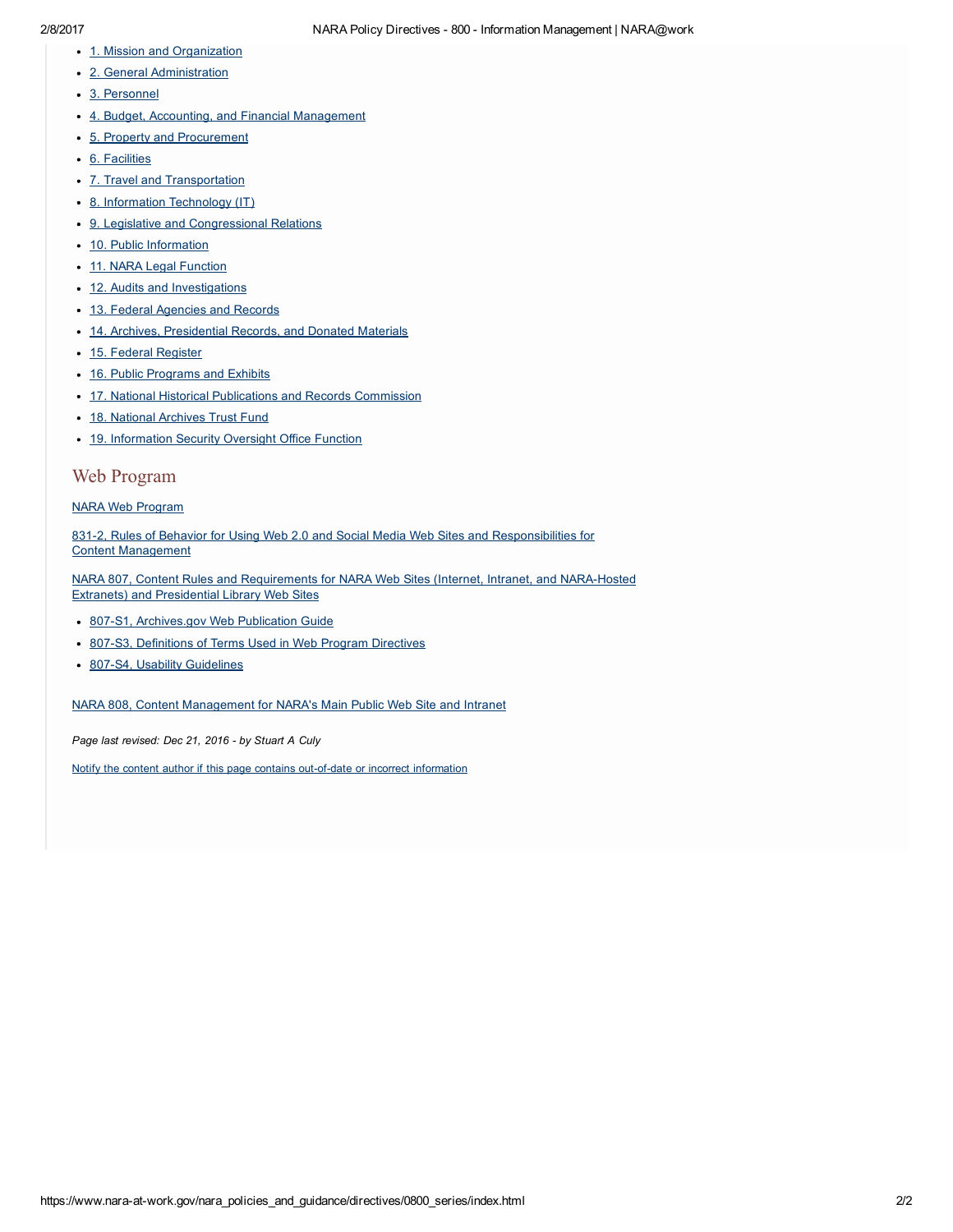

### NARA Policy Directives - 900 - Congressional and Legislative

Admin. 201 - Chapter 1. General - Part 1. Relations with Congress, the Office of [Management](https://www.nara-at-work.gov/nara_policies_and_guidance/directives/0900_series/201_ch1pt1.html) and Budget, and the General Accounting Office

Page last revised: Jan 17, 2017 - by Stuart A Culy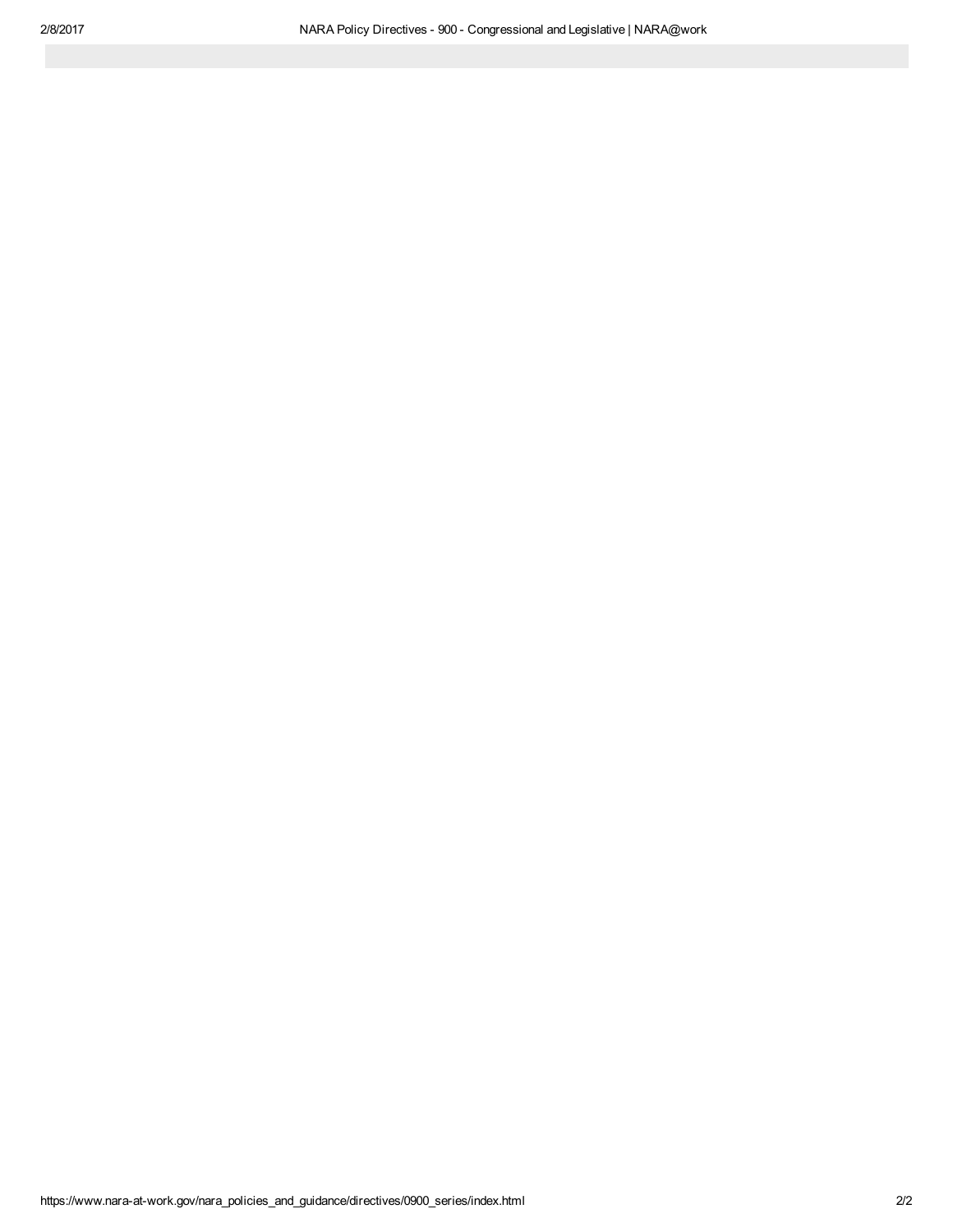### NARA Policy Directives - 1100 - Legal, Ethics, and Professional Conduct

#### NARA 1101-01: Initial Ethics [Orientation](https://www.nara-at-work.gov/files/1100_series/nara1101-01.pdf)

• Appendix A: Standards of Ethical Conduct for [Employees](https://www.nara-at-work.gov/files/1100_series/nara1101-01a.pdf) of the Executive Branch

NARA 1104, [Participation](https://www.nara-at-work.gov/files/1100_series/nara1104.pdf) on Standards Bodies

NARA 1106, Processing [Garnishment](https://www.nara-at-work.gov/files/1100_series/nara1106.pdf) Orders and Similar Legal Papers

NARA 1108, Partial [Reimbursement](https://www.nara-at-work.gov/files/1100_series/nara1108.pdf) of Professional Liability Insurance Costs

NARA 1109-1, Use of Cooperative [Agreements](https://www.nara-at-work.gov/nara_policies_and_guidance/directives/1100_series/1109_1.html) by NARA or NHPRC

NARA 1110, Injury and Property Damage Claims Filed by Non-Employees Against NARA

NARA 1111, Property Damage Claims Filed by [Employees](https://www.nara-at-work.gov/files/1100_series/nara1111.pdf) Against NARA

NARA 1115-1, Employee Participation in the Afro-American History Society's Activities

NARA 1125-1, [Appropriate](https://www.nara-at-work.gov/nara_policies_and_guidance/directives/1100_series/1125_1.html) Use and Purchase of Token Items

Admin. 201 - Chapter 1. General - Part 3. Legal [Services](https://www.nara-at-work.gov/nara_policies_and_guidance/directives/1100_series/201_ch1pt3.html)

Admin. 201 - Chapter 19. Ethics and [Professional](https://www.nara-at-work.gov/nara_policies_and_guidance/directives/1100_series/201_ch19.html) Conduct

• 96-170, [Acceptance](https://www.nara-at-work.gov/files/1100_series/96-170.pdf) of honoraria

Find more answers to your questions at the Office of the General Counsel's [Ethics](https://www.nara-at-work.gov/nara_organizations/n/ngc/ethics.html) Web Page.

Page last revised: Jan 17, 2017 - by Stuart A Culy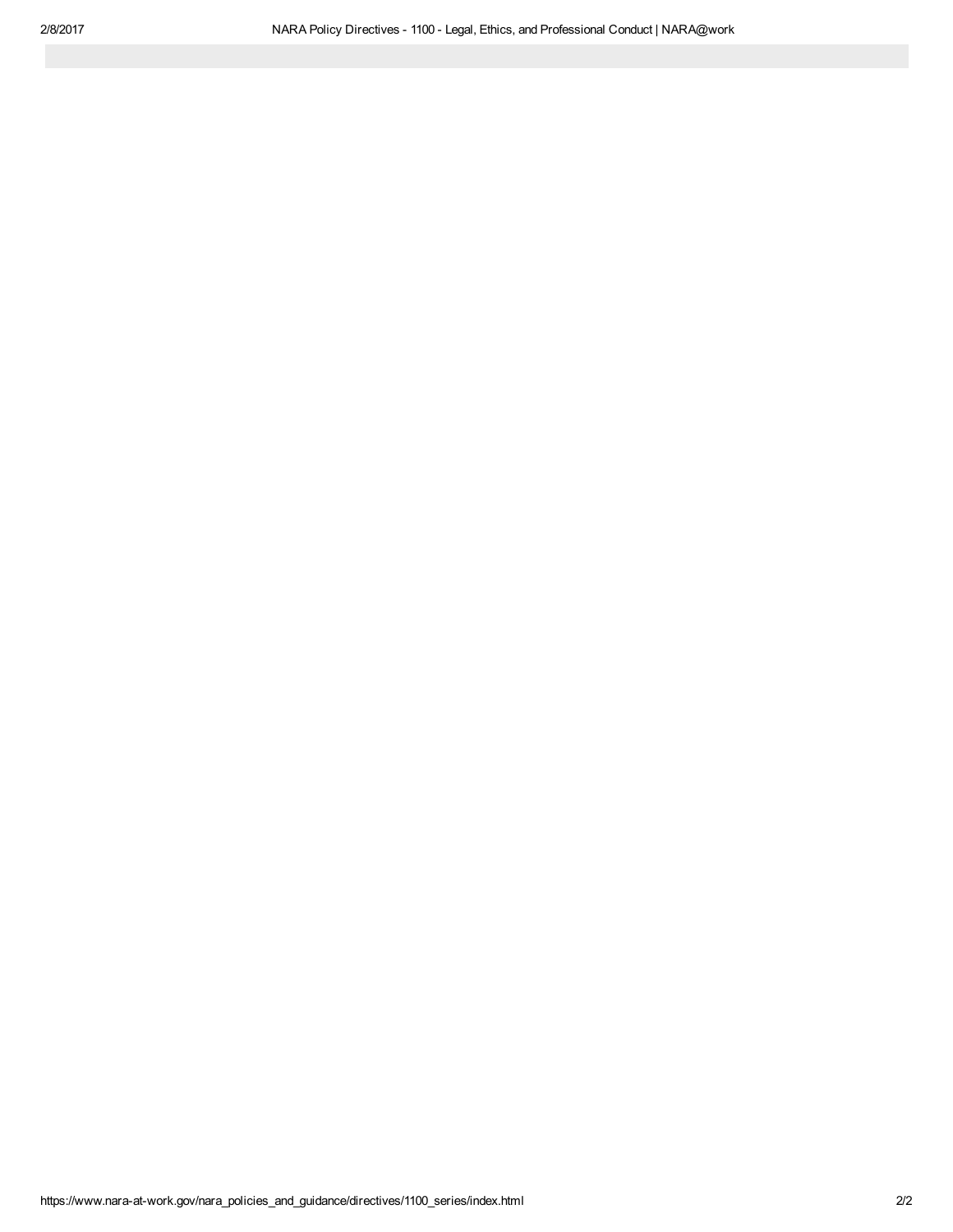

### NARA Policy Directives - 1200 - Audits and Investigations

NARA 1201, Audits of NARA Programs and [Operations](https://www.nara-at-work.gov/nara_policies_and_guidance/directives/1200_series/nara1201.html)

NARA 190, Office of the Inspector General - [Investigations](https://www.nara-at-work.gov/files/1200_series/nara0190.pdf)

OIG Web [Page](http://www.archives.gov/oig/)

Page last revised: Dec 21, 2016 - by Stuart A Culy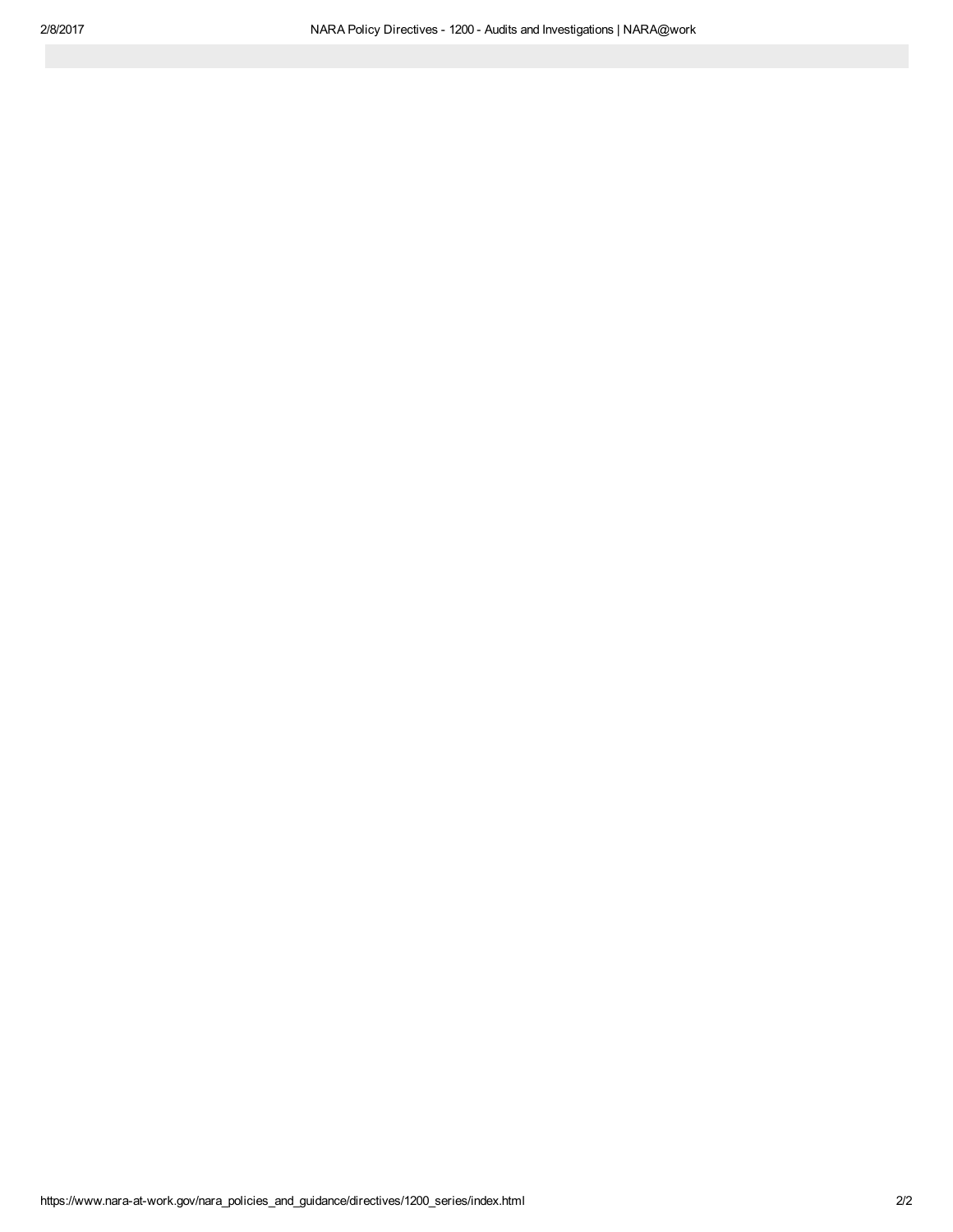### NARA Directives - 1300 - Records Lifecycle (General)

811-2, Posting Finding Aids on the NARA Web Site until ARC [Implementation](https://www.nara-at-work.gov/nara_policies_and_guidance/directives/0800_series/811_2.html)

NARA 1301, Lifecycle Data [Standards](https://www.nara-at-work.gov/files/1300_series/nara1301.pdf) and Lifecycle Authority Control

**.** Lifecycle Data [Requirements](https://www.nara-at-work.gov/archives_and_records_mgmt/archives_and_activities/accessioning_processing_description/lifecycle/index.html) Guide

NARA 1310, Review of Agency Records Storage [Facilities](https://www.nara-at-work.gov/files/1300_series/nara1310.pdf)

Page last revised: Jan 12, 2017 - by Stuart A Culy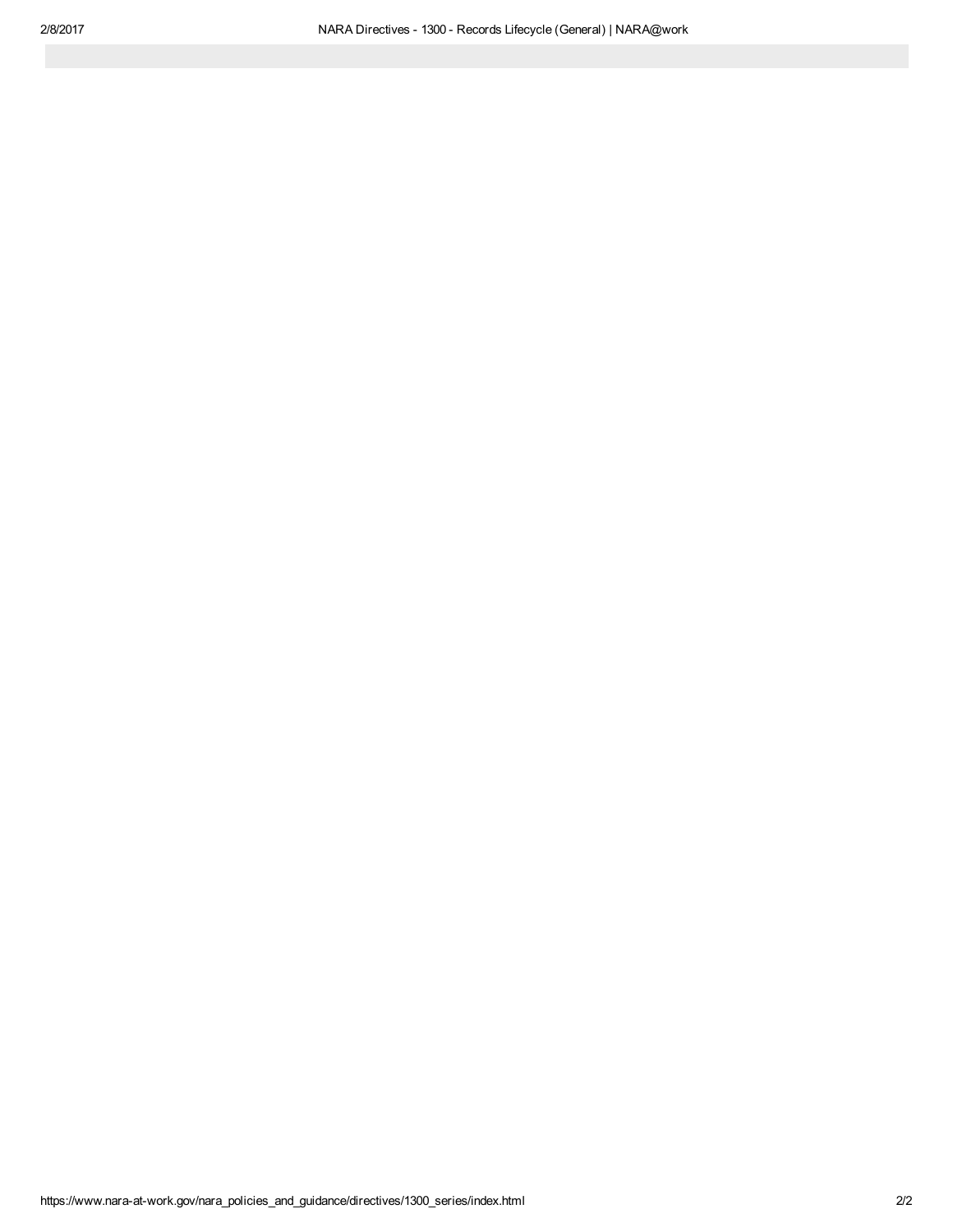

### NARA Directives - 1400 - Front End

#### Records Management

NARA 1403, [Maintenance,](https://www.nara-at-work.gov/files/1400_series/nara1403.pdf) Disposition, and Access to Records of Defunct Executive Agencies Stored in NARA Federal Records Centers

#### Appraisal

NARA 1441, Appraisal Policy of the National Archives and Records [Administration](https://www.nara-at-work.gov/files/1400_series/nara1441.pdf)

Disposition

NARA 1461, Disposal Guidance for [Presidential](https://www.nara-at-work.gov/files/1400_series/nara1461.pdf) Records

NARA 1462, [Recovery](https://www.nara-at-work.gov/files/1400_series/nara1462.pdf) of Archival Materials

NARA 1463, [Unauthorized](https://www.nara-at-work.gov/files/1400_series/nara1463.pdf) Destruction or Removal of Federal Records at Agencies

• Supplement - Procedures for Reporting and Responding to [Unauthorized](https://www.nara-at-work.gov/files/1400_series/nara1463-s1.pdf) Destruction or Removal of Records in the Legal or Physical Custody of Federal Agencies

NARA 1464, [Destruction](https://www.nara-at-work.gov/files/1400_series/nara1464.pdf) of Federal Records in the Custody of NARA Records Centers

• [Supplement](https://www.nara-at-work.gov/files/1400_series/nara1464-s1.pdf) - Disposal Procedures for Temporary Records

#### Transfer

NARA 1465, Physical Transfer of [Permanent](https://www.nara-at-work.gov/files/1400_series/nara1465.pdf) and Temporary Federal Records to NARA Records Centers for Storage and other Services

• [Supplement](https://www.nara-at-work.gov/files/1400_series/nara1465-s1.pdf) - Transfer Procedures

Page last revised: Dec 22, 2016 - by Stuart A Culy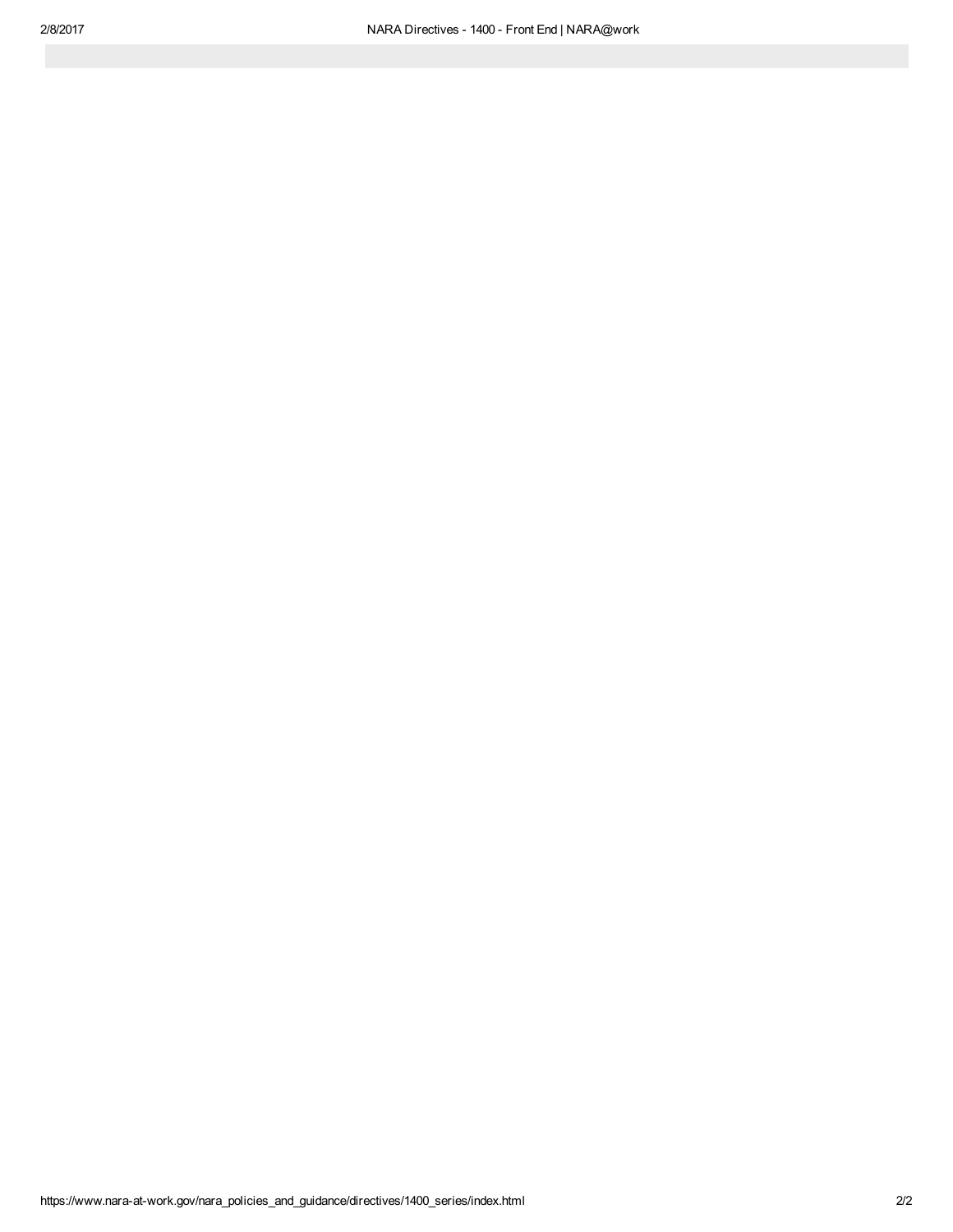

## NARA Directives - 1500 - Archival

Archives 1400, Chapter 10: The Center for [Legislative](https://www.nara-at-work.gov/nara_policies_and_guidance/directives/1500_series/1400_ch10.html) Archives

LIBRARIES 1401, [Presidential](https://www.nara-at-work.gov/nara_policies_and_guidance/directives/1500_series/1401_nl.html) Libraries Manual

NARA 1540, Reappraisal and [Deaccessioning](https://www.nara-at-work.gov/files/1500_series/nara1540.pdf) of Archival Federal Records

#### Accessioning

NARA 1501, Custody of Federal [Records](https://www.nara-at-work.gov/nara_policies_and_guidance/directives/1500_series/nara1501.html) of Archival Value

NARA 1502, [Procedures](https://www.nara-at-work.gov/nara_policies_and_guidance/directives/1500_series/nara1502.html) for Processing Proposals for Affiliated Archives

NARA 1503, [Establishing,](https://www.nara-at-work.gov/files/1500_series/nara1503.pdf) Revising, and Cancelling Record Groups

Arrangement and Description

#### Preservation

NARA 1561, Records Emergency [Preparedness](https://www.nara-at-work.gov/files/1500_series/nara1561.pdf) and Recovery in NARA Facilities

• Interim Guidance 1561-1, Roles and [Responsibilities](https://www.nara-at-work.gov/nara_policies_and_guidance/directives/1500_series/1561-1.html) for Records Emergency Preparedness and Recovery in NARA Facilities

NARA 1562, Integrated Pest Management (IPM) [Requirements](https://www.nara-at-work.gov/files/1500_series/nara1562.pdf) for NARA Holdings

- [Supplement](https://www.nara-at-work.gov/files/1500_series/nara1562-s1.pdf) 1 Frequently Asked Questions  $\bullet$
- $\bullet$ Supplement 2 - Integrated Pest [Management](https://www.nara-at-work.gov/files/1500_series/nara1562-s2.pdf) Plan Template

#### Storage/Physical Control/Standards

#### NARA 1571, Archival Storage [Standards](https://www.nara-at-work.gov/files/1500_series/nara1571.pdf)

[Architecture](https://www.nara-at-work.gov/files/1500_series/nara1571-s1.pdf) and Design Standards for Presidential Libraries

NARA 1572, [Preventing](https://www.nara-at-work.gov/nara_policies_and_guidance/directives/1500_series/nara1572.html) Theft and Vandalism of NARA Holdings in NARA Facilities

[Supplement](https://www.nara-at-work.gov/nara_policies_and_guidance/directives/1500_series/word/nara1572_suppl.doc) to NARA 1572

NARA 1573, Preservation, Security and [Transportation](https://www.nara-at-work.gov/nara_policies_and_guidance/directives/1500_series/nara1573.html) Standards for Exhibition of Original NARA **Holdings** 

[Supplement](https://www.nara-at-work.gov/nara_policies_and_guidance/directives/1500_series/word/nara1573_suppl.doc) to NARA 1573

Page last revised: Jan 12, 2017 - by Stuart A Culy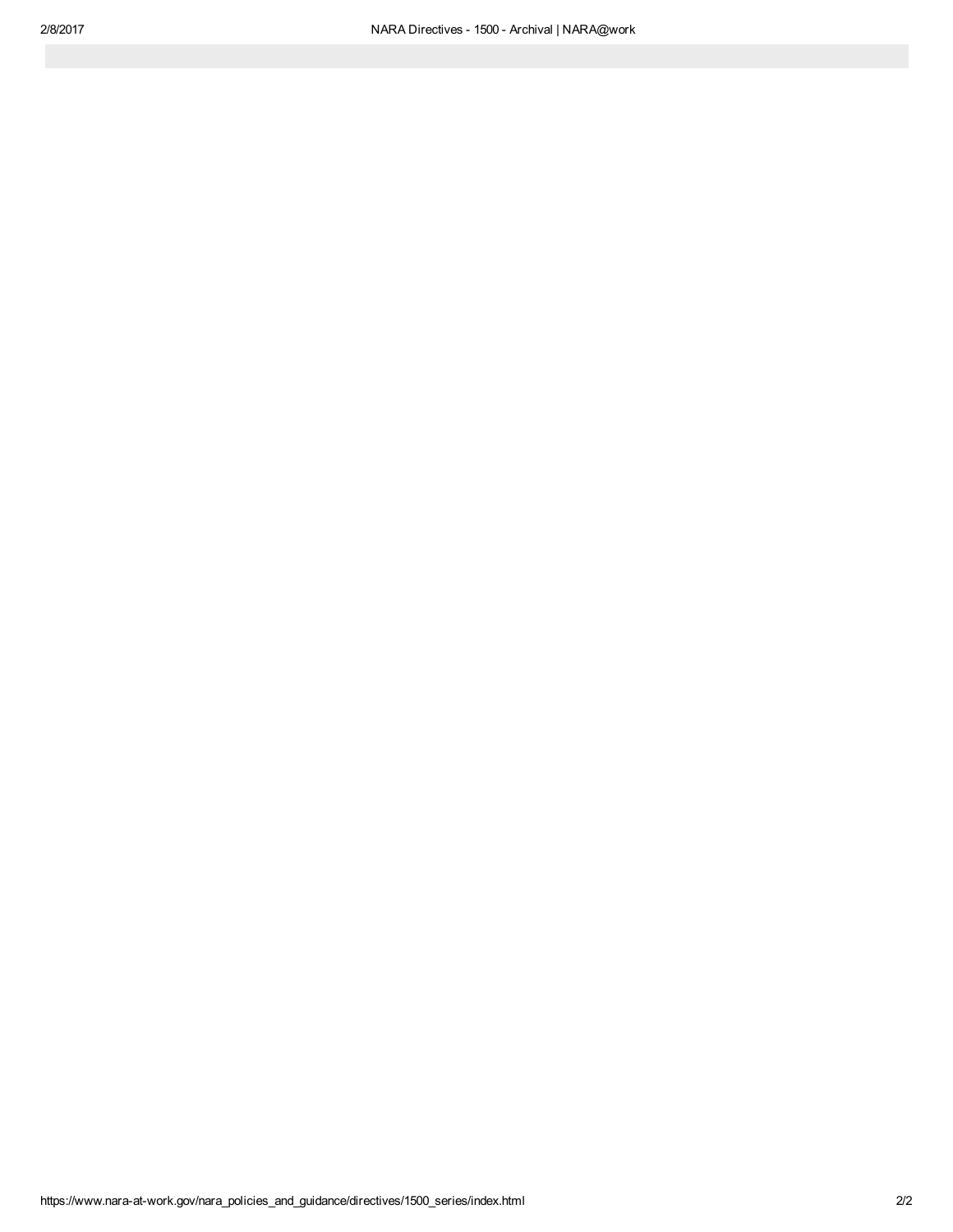## NARA Directives - 1600 - Access

**[ARCHIVES](https://www.nara-at-work.gov/nara_policies_and_guidance/directives/1600_series/1400_ch6.html) 1400, Chapter 6: Access to Records** 

[MANDATORY](https://www.nara-at-work.gov/nara_policies_and_guidance/directives/1600_series/mandatory_review_1402.html) REVIEW 1402, NL Mandatory Review Procedures Manual

1600-3, Access to Archival Materials in the Context of Concern about [Terrorism](https://www.nara-at-work.gov/nara_policies_and_guidance/directives/1600_series/1600_3.html)

NARA 1601, Screening Federal Records for Information Covered by FOIA [Exemptions](https://www.nara-at-work.gov/files/1600_series/nara1601.pdf)

NARA 1602, Access to Records Under the Freedom of [Information](https://www.nara-at-work.gov/files/1600_series/nara1602.pdf) Act (FOIA)

• 1602-1, Estimated Dates of [Completion](https://www.nara-at-work.gov/nara_policies_and_guidance/directives/1600_series/1602_1.html) for FOIA Requests

NARA 1603, Access to [Records](https://www.nara-at-work.gov/files/1600_series/nara1603.pdf) under the Privacy Act

NARA 1604, Denying or Revoking Researcher Privileges, Banning of [Researchers,](https://www.nara-at-work.gov/files/1600_series/nara1604.pdf) and Appeals

• [Supplement](https://www.nara-at-work.gov/files/1600_series/nara1604-s1.pdf) 1, How to Handle Threats and Misconduct in Research Rooms

16052, Special Access by Government Officials to Classified and [Unclassified,](https://www.nara-at-work.gov/nara_policies_and_guidance/directives/1600_series/1605_2.html) Closed Federal Records in NARA's Legal Custody

NARA 1607, Handling Sensitive Personally Identifiable [Information](https://www.nara-at-work.gov/files/1600_series/nara1607.pdf) (PII) in Open Archival Materials

• NARA 1607-S1, Guidance for Handling Sensitive Personally Identifiable [Information](https://www.nara-at-work.gov/files/1600_series/nara1607-s1.pdf) (PII) Found in Open Archival Materials

NARA 1608, Protection of Personally Identifiable [Information](https://www.nara-at-work.gov/files/1600_series/nara1608.pdf) (PII)

NARA 1609, Initial Privacy Reviews and Privacy Impact [Assessments](https://www.nara-at-work.gov/files/1600_series/nara1609.pdf)

Reference

NARA 1651, Effect of Saturday Holidays on Closure of Archival [Research](https://www.nara-at-work.gov/files/1600_series/nara1651.pdf) Rooms

NARA 1652, Availability and Use of NARA Information [Technology](https://www.nara-at-work.gov/files/1600_series/nara1652.pdf) (IT) Equipment by the Public in NARA Facilities

NARA 1653, NARA Records [Reproduction](https://www.nara-at-work.gov/files/1600_series/nara1653-1.pdf) Fee Schedule

- 1653-3, Digital Fees for [Presidential](https://www.nara-at-work.gov/files/1600_series/nara1653-3.pdf) Libraries
- 1653-11, NARA Fees for [Reproductions](https://www.nara-at-work.gov/files/1600_series/nara1653_11.pdf) of Court Martial Records Held by the National Archives at St. Louis
- 1653-14, NARA Fees for Printing from Public Access Personal [Computers](https://www.nara-at-work.gov/files/1600_series/nara1653-14.pdf) (PAPCs)
- 1653-15, NARA Fees for NARA-made [Reproductions](https://www.nara-at-work.gov/files/1600_series/nara1653-15.pdf) of Alien Case Files (A-Files)

[ARCHIVES](https://www.nara-at-work.gov/nara_policies_and_guidance/directives/1600_series/1400_ch7.html) 1400, Chapter 7: Reference Service

#### Loans of Records

NARA 1611, Loans of Archival Holdings to Federal [Originators](https://www.nara-at-work.gov/files/1600_series/nara1611.pdf)

NARA 1702, [Transporting](https://www.nara-at-work.gov/nara_policies_and_guidance/directives/1600_series/nara1702.html) Holdings in NARA's Physical and Legal Custody

Interim Guidance 1702-1, Freight [Transport](https://www.nara-at-work.gov/nara_policies_and_guidance/directives/1600_series/1702_1.html) of Records and Holdings in NARA's Legal or Physical **Custody** 

#### Public Outreach and Exhibits

NARA 1606, Volunteer [Programs](https://www.nara-at-work.gov/files/1600_series/nara1606.pdf)

NARA 1612, [Exhibition](https://www.nara-at-work.gov/nara_policies_and_guidance/directives/1600_series/nara1612.html) Loans and Traveling Exhibits

https://www.nara-at-work.gov/nara\_policies\_and\_guidance/directives/1600\_series/index.html 1/2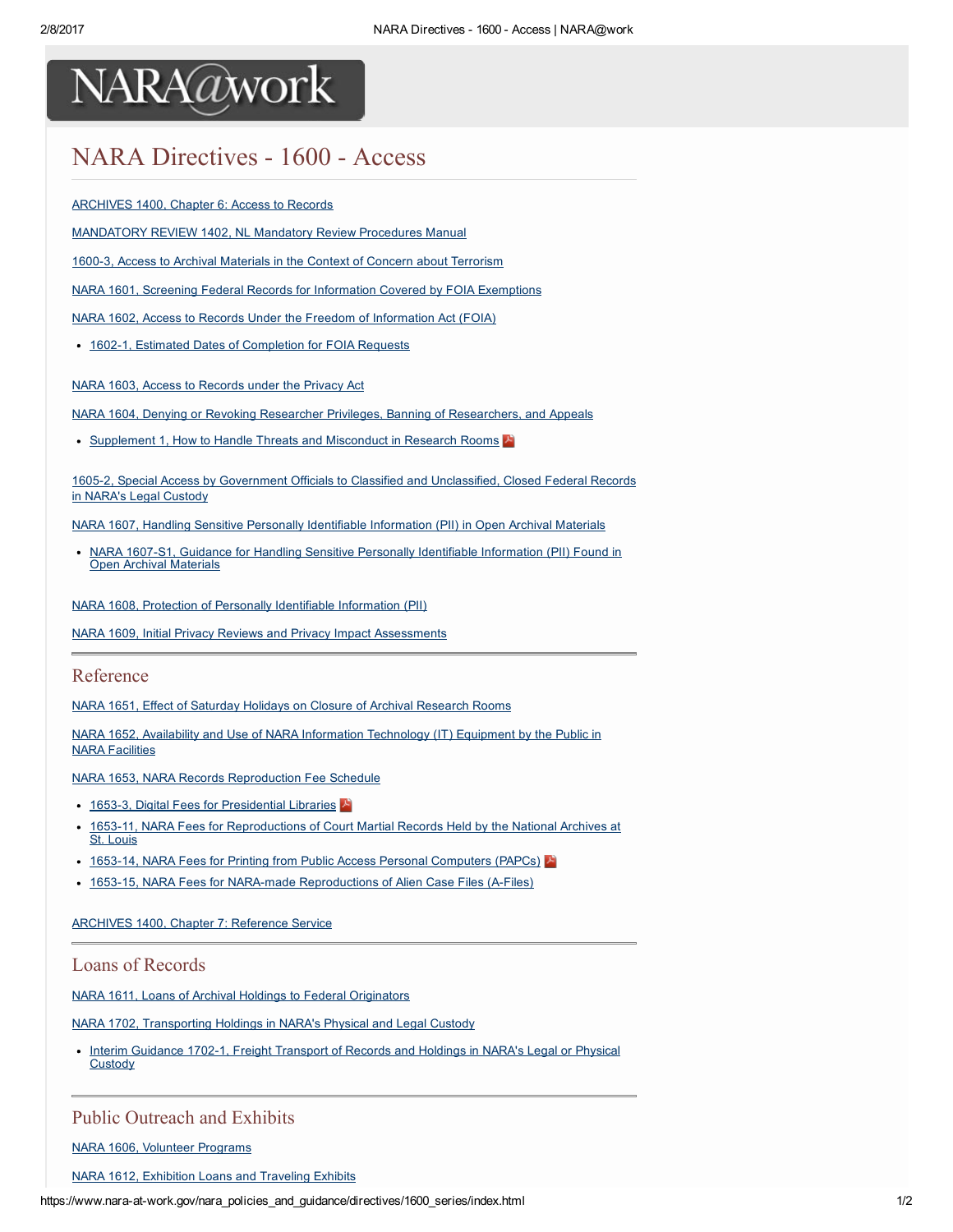• [Supplement](https://www.nara-at-work.gov/nara_policies_and_guidance/directives/1600_series/word/nara1612_suppl.doc) to NARA 1612

NARA 1620, [Escorted](https://www.nara-at-work.gov/files/1600_series/nara1620.pdf) Tours of Archives I and Archives II

Admin. 201 - Chapter 1. General - Part 7. Library [Services](https://www.nara-at-work.gov/nara_policies_and_guidance/directives/1600_series/201_ch1pt7.html)

NARA [Library](http://www.archives.gov/research/alic/) Web Page

Admin. 201 - Chapter 13. Public [Outreach](https://www.nara-at-work.gov/nara_policies_and_guidance/directives/1600_series/201_ch13_pt1.html) - Part 1. General

Admin. 201 - Chapter 13. Public Outreach - Part 4. [Volunteer](https://www.nara-at-work.gov/nara_policies_and_guidance/directives/1600_series/201_ch13_pt4.html) Services

Admin. 201 - Chapter 13. Public Outreach - Part 5. Public [Programs](https://www.nara-at-work.gov/nara_policies_and_guidance/directives/1600_series/201_ch13_pt5.html)

Page last revised: Jan 17, 2017 - by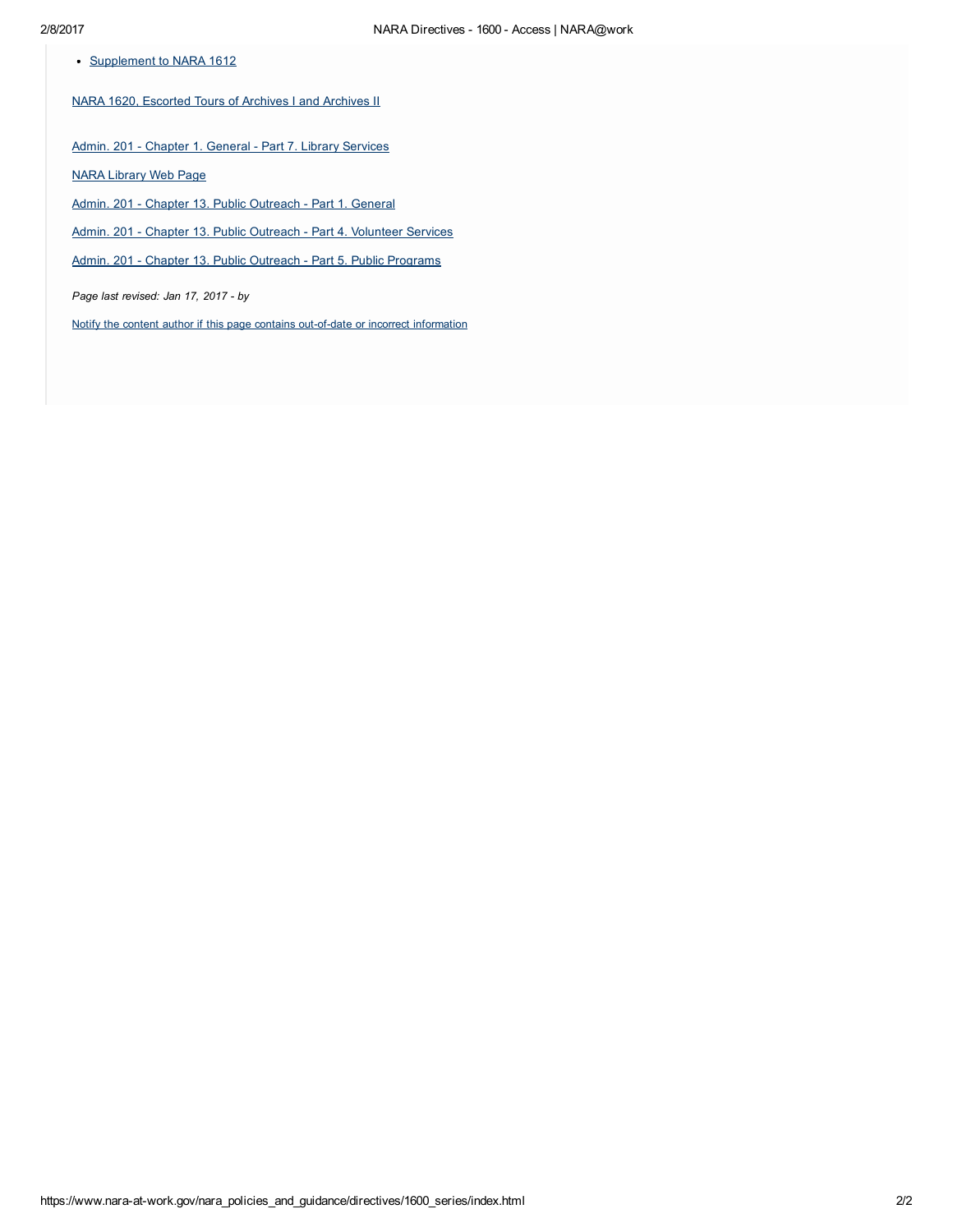## NARA Interim Guidances

The following interim guidances are in effect. The Strategy Division (SP) is working with offices to update these guidances and to reissue them or include them in a policy directive.

#### [Superseded](https://www.nara-at-work.gov/nara_policies_and_guidance/directives/intergui_hist.html) NARA Interim Guidances

| Number Subject |                                                                                                      |
|----------------|------------------------------------------------------------------------------------------------------|
| 89-074         | <b>NARA Awards</b>                                                                                   |
| 89-192         | NARA Awards                                                                                          |
| 92-207         | Imprest Fund Procedures                                                                              |
| 94-285         | Unemployment compensation                                                                            |
| <u>95-393</u>  | Drug-Free Workplace Plan                                                                             |
| 96-170         | Acceptance of honoraria                                                                              |
| 97-164         | External policy development and clearance                                                            |
| <u>97-203</u>  | Controlling funds - NARA recycling program                                                           |
| 98-205         | Policy on funding programs and staff in Presidential Libraries                                       |
| <u>98-223</u>  | The Archivist's authority to name buildings and spaces                                               |
| <u> 108-3</u>  | Using the NARA Customer Comment Form                                                                 |
| <u> 161-2</u>  | FY 2013 Office Performance Reporting                                                                 |
| <u> 164-1</u>  | Internal Controls for the Performance Measurement and Reporting System (PMRS) Data                   |
| <u> 165 1</u>  | Conference-Related Activities and Expenses                                                           |
| <u> 200-8</u>  | Use of Conference Rooms and Public Event Spaces at the National Archives Building                    |
| <u> 200-9</u>  | Purchase of Stack Coats                                                                              |
| <u> 203-1</u>  | Record Copies of NARA Publications                                                                   |
| <u> 203-2</u>  | Records of Conferences, Symposia, Ceremonies, and Events                                             |
| $300-1$        | NARA Personnel Manual, ch. 752, Disciplinary and Adverse Actions                                     |
| <u>300-7</u>   | Linking Performance Plans to Strategic Goals                                                         |
| <u>300-12</u>  | Supervisory Certification for Within-Grade Increases                                                 |
| <u>300-16</u>  | <b>Preparing Achievement Award Certificates</b>                                                      |
| <u>300-19</u>  | Violence in the Workplace                                                                            |
| <u>300-23</u>  | Uniform Performance Appraisal Periods                                                                |
| 300-27         | Mid-Year Progress Reviews                                                                            |
| <u>300-33</u>  | Assignment and Deployment of Employees During an Emergency                                           |
| <u>300-36</u>  | Service Credit During a Reduction-In-Force (RIF)                                                     |
| 300-37         | NARA Personnel Manual, ch. 752, Disciplinary and Adverse Actions                                     |
| <u>315-1</u>   | Workforce Management During a Flu Outbreak                                                           |
| 327-1          | Time and Attendance Accounting                                                                       |
| <u>366-2</u>   | <b>Archivist's Awards</b>                                                                            |
| 390-1          | NARA's Policy on Diversity and Inclusion                                                             |
| <u>400-2</u>   | Formats for Submission of Review and Certification of Trust Fund and Gift Fund Accounting<br>Reports |
| <u>400-3</u>   | Use of Federal Funds to Purchase Food                                                                |
| <u>400-5</u>   | Capitalization Policy for NARA's Assets                                                              |
| <u>400-8</u>   | Quarterly Reconciliation of Open Items for all NARA Funds                                            |
| <u>400-12</u>  | PRISM - Routing of Purchase Requisitions                                                             |
| $400 - 13$     | Certified Invoices                                                                                   |
| <u>402-4</u>   | Guidelines for NARA Facilities' Funding Requirements                                                 |
| <u>410-1</u>   | Journal Entry Preparation and Approval                                                               |
|                | Preparation of NARA Financial Statements                                                             |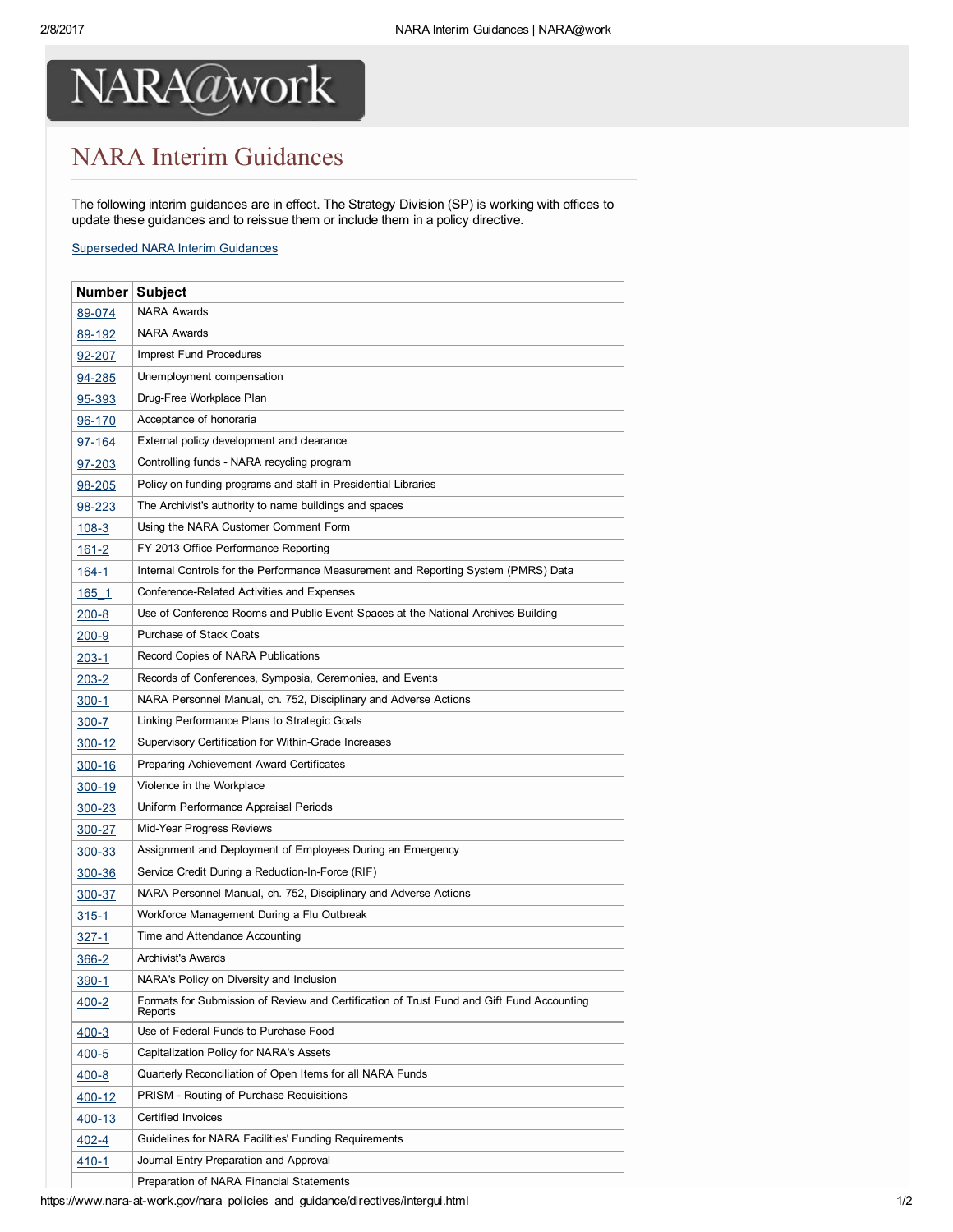| 411-1             |                                                                                                                                     |
|-------------------|-------------------------------------------------------------------------------------------------------------------------------------|
| 440-1             | <b>Consolidation of Unconditional Gift Fund Accounts</b>                                                                            |
| $501 - 2$         | Accepting and Processing Purchase Card Orders from Federal Government Agencies                                                      |
| $503-1$           | NARA Sustainable Practices Program                                                                                                  |
| $506-1$           | Federal Acquisition Certification in Contracting (FAC-C) Program for Acquisition Professionals                                      |
| 507-1             | NARA Copiers – Procuring, Tracking, and Securing Personally Identifiable Information Data                                           |
| 601-10            | Travel Fees, Local Travel and Miscellaneous Reimbursement Policy Changes                                                            |
| 601-11            | Travel Funded by Non-Federal Source                                                                                                 |
| $701 - 3$         | Reimbursements of Local Travel and Miscellaneous Employee Expenses                                                                  |
| 800-2             | Authority to Approve the Transfer, Accessioning, or Disposal of NARA Records                                                        |
| $801 - 3$         | Temporary Capital Planning and Investment Control (CPIC) Process                                                                    |
| $802 - 3$         | Use of Google Apps Calendar to Maintain Schedules                                                                                   |
| 810-2             | NARA's Implementation of Federal Acquisition Certification for Program and Project Managers                                         |
| 811-2             | Posting Finding Aids on the NARA Web Site until ARC Implementation                                                                  |
| 823-1             | Implementing Records Retention Bands Authorized in the NARA Records Schedule                                                        |
| $824 - 1$         | Archives II Records Staging Area                                                                                                    |
| 825-1             | Holds for Operational Records and Other Related Documentary Materials                                                               |
| <u>831-2</u>      | Rules of Behavior for Using Web 2.0 and Social Media Web Sites and Responsibilities for Content<br>Management                       |
| 1109-1            | Use of Cooperative Agreements by NARA or NHPRC                                                                                      |
| 1115-1            | Employee Participation in the Afro-American History Society's Activities                                                            |
| 1125-1            | Appropriate Use and Purchase of Token Items                                                                                         |
| 1561-1            | Roles and Responsibilities for Records Emergency Preparedness and Recovery in NARA Facilities                                       |
| 1600-3            | Access to Archival Materials in the Context of Concern about Terrorism                                                              |
| 1602-1            | Estimated Dates of Completion for FOIA Requests                                                                                     |
| <u> 1605-2</u>    | Special Access by Government Officials to Classified and Unclassified, Closed Federal Records in<br>NARA's Legal Custody            |
| $\frac{1653}{3}$  | Digital Fees for Presidential Libraries                                                                                             |
| 1653-11           | NARA Fees for Reproductions of Court Martial Records and Deceased Veteran Claim Files Held<br>by the National Archives at St. Louis |
| $\frac{1653}{14}$ | NARA Fees for Printing from Public Access Personal Computers (PAPCs)                                                                |
| 1702-1            | Freight Transport of Records and Holdings in NARA's Legal or Physical Custody                                                       |
| 1801-1            | Handling National Archives Trust Fund Deposits and Expenditures and Disbursements of Income                                         |
|                   |                                                                                                                                     |

Page last revised: Jan 12, 2017 - by Stuart A Culy

Notify the content author if this page contains out-of-date or incorrect [information](https://www.nara-at-work.gov/forms/content-feedback/index.html?page=/nara_policies_and_guidance/directives/intergui.html)

Preparation of NARA Financial Statements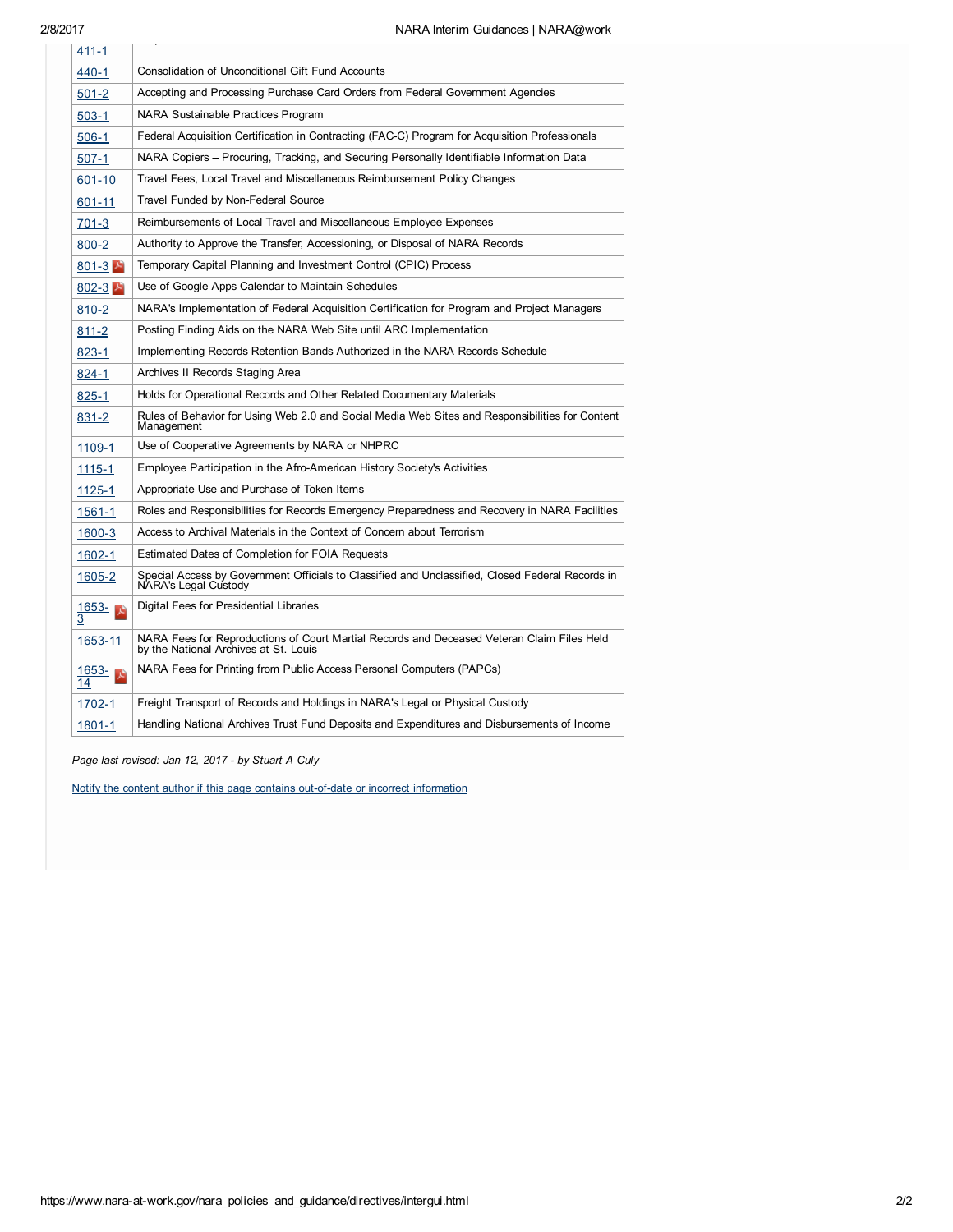## Strategic Planning and Reporting

NARA, we are dedicated to ensuring our mission is achieved while providing the best possible service to our customers. In 2005, we began a 10-year strategic planning process by assessing results from our past 10 years and affirming our vision for the next 10 years. With input from you, we issued our plan, Preserving the Past to Protect the Future, 2006-2016. The Strategic Plan describes the goals and strategies we are pursuing to meet our mission. To keep the plan current, we take stock of our results and make mid-course corrections in updated Strategic Plans every three years.

You - the staff of NARA - are essential to the success of the Strategic Plan; you know it is results that count. To report on our progress, the Performance [Measurement](http://pmrspub.nara.gov/publish/pages/index.html) and Reporting System (PMRS) and the Office [Performance](https://www.nara-at-work.gov/strategic_planning_and_reporting/quarterly_reports/index.html) Reports to the Archivist are used to keep track of how we are doing at meeting our goals. The PMRS section of this web site provides access to commonly used statistics for your use.

We are interested in hearing from you on how to improve the planning and measurement functions at NARA. Tell us what you think by using the Comments and Suggestions link to communicate your ideas, suggestions, and comments to the Archivist.

Comments and [Suggestions](mailto:vision@nara.gov)

#### Strategic Plan

#### Our 2009 Strategic Plan Update: [Preserving](http://www.archives.gov/about/plans-reports/strategic-plan/) the Past to Protect the Future

The Strategic Plan of the National Archives and Records Administration (NARA) 2006-2016 details our goals for the next 10 years, the strategies we will use to achieve these goals, and the measures by which we will evaluate our progress. This plan was created with the input of our staff at all levels, our customers both within and outside of the Government, our stakeholders, and our colleagues in the archival, historical, and records management communities.

Every three years we must update this plan, which allows us to take stock of accomplishments, make adjustments for new mission requirements, and improve the way we measure our performance. This new ten year plan covers the period from FY 2007 to FY 2016.

- Our Past [Strategic](http://www.archives.gov/about/plans-reports/strategic-plan/2006/nara-strategic-plan-2006-2016.pdf) Plan, 2006 revision
- Our Past [Strategic](http://www.archives.gov/about/plans-reports/strategic-plan/2003/) Plan, 2003 update
- Our Past [Strategic](http://www.archives.gov/about/plans-reports/strategic-plan/2000/) Plan, 2000 update

#### Annual Performance Plans

The Government Performance and Results Act of 1993 requires each agency to develop an annual Performance Plan that tracks to their budget request, and is published as part of their annual performance budget.

This plan provides the direct linkage between long-term strategic goals outlined in agencies' strategic plans and what managers and employees are expected to accomplish in a single fiscal year.

Annual [Performance](http://www.archives.gov/about/plans-reports/performance-plan/) Plans

#### Performance and Accountability Reports

The Government Performance and Results Act of 1993 requires each agency to publish annual performance results. The Accountability of Tax Dollars Act of 2002 incorporates annual performance data into the annual Performance and Accountability Report, delivered to the President, Congress, and the public on November 15 each year. The performance section of this report tracks to the agency's performance budget, which includes their annual performance plan.

• Performance and [Accountability](http://www.archives.gov/about/plans-reports/performance-accountability/) Reports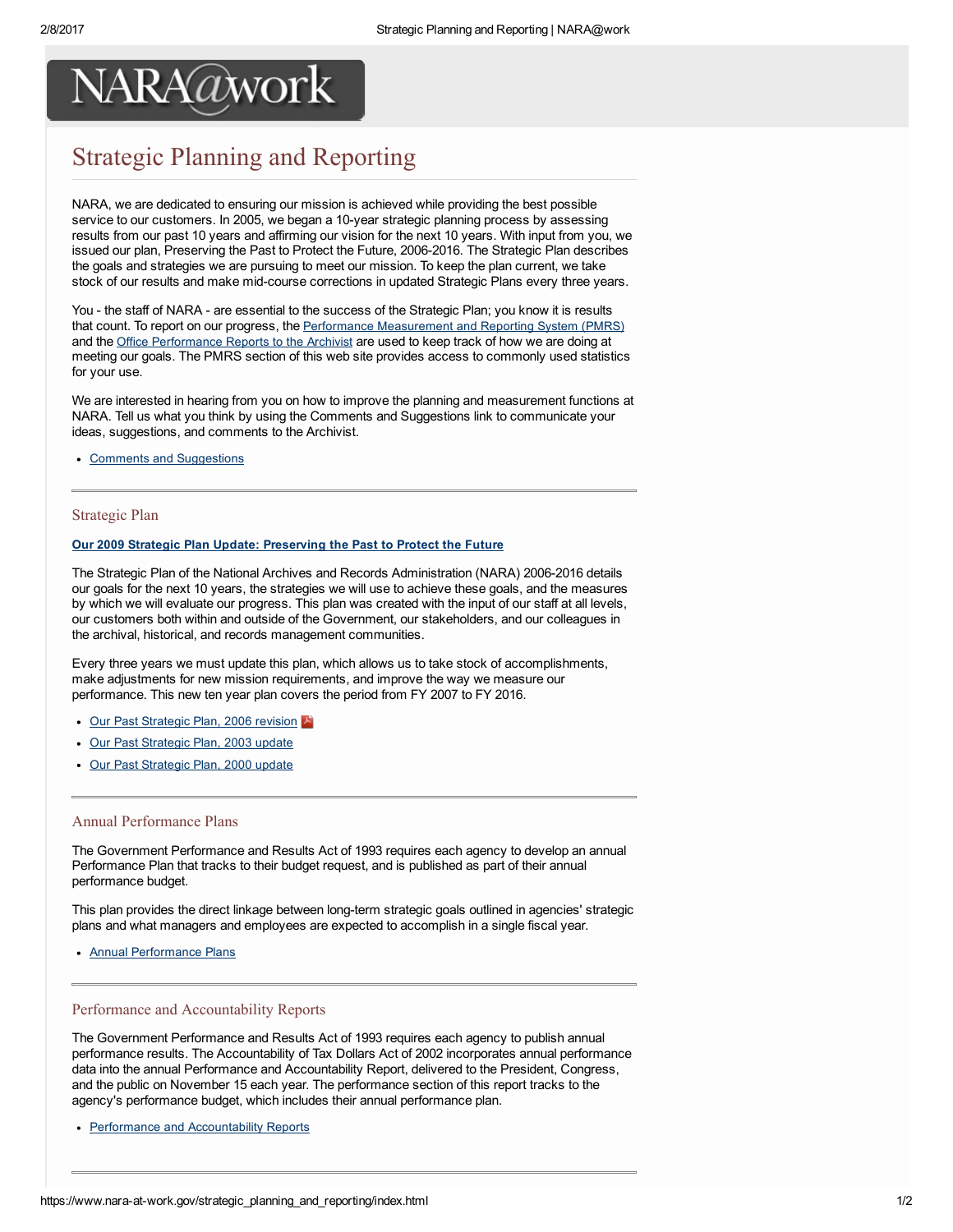#### Performance Plan Results

The Performance Measurement and Reporting System (PMRS) is NARA's official source for statistical information and includes all of NARA's performance measures related to the Government Performance and Results Act (GPRA) and other useful data. Beginning with data collected in FY 1999, PMRS will eventually store 10 years of NARA statistical information.

• Performance [Measurement](http://pmrspub.nara.gov/publish/pages/index.html) and Reporting System (PMRS)

#### Strategic Human Capital Plan

This Strategic Human Capital Plan - NARA's first - is evidence of our commitment to building and maintaining the workforce needed to achieve mission success, both now and in the future. Our plan outlines 5 major goals with 25 supporting strategies and also capitalizes on the wide variety of programs, initiatives, activities, and tools already in place within NARA to address workforce recruitment, retention and development. The plan sets an aggressive agenda to ensure that our workforce has the skills and competencies they need to excel, and that our managers have the information and resources they need to foster excellence at all levels. It also will help NARA in attracting, developing, and retaining a highly motivated, diverse, and talented workforce using the most innovative human capital policies, practices, and programs available.

Annual [Employee](https://www.nara-at-work.gov/staff_resources_and_services/employment/survey) Survey

Used for action planning.

- [Strategic](https://www.nara-at-work.gov/strategic_planning_and_reporting/human-capital-plan.pdf) Human Capital Plan 2009 2014
- Suggestions or Questions? Contact [humancapital@nara.gov](mailto:humancapital@nara.gov)

Page last revised: Nov 29, 2016 - by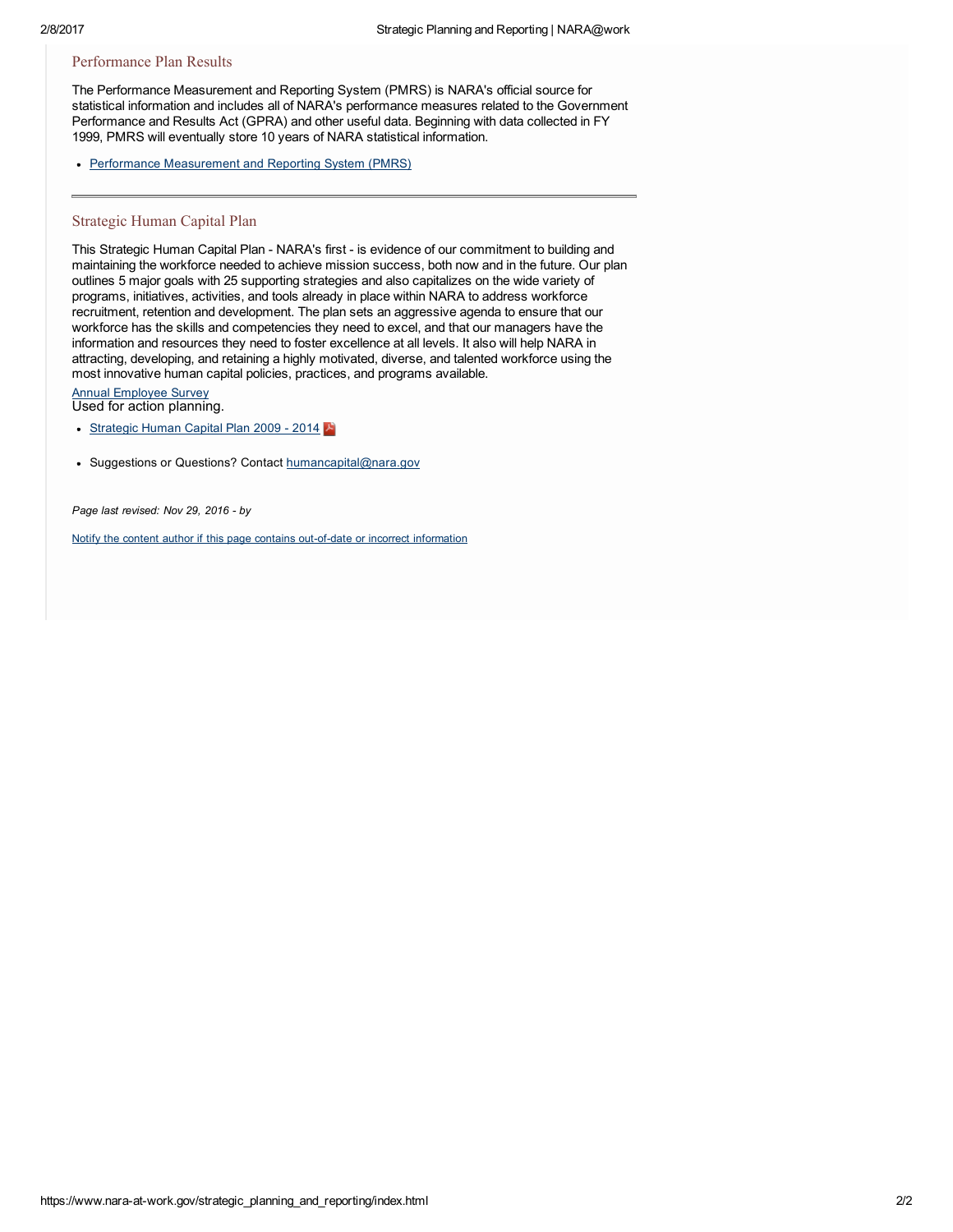## Project Information

Have you heard about an initiative at NARA but aren't sure what it's about? Look here for descriptions of NARA's major projects. If you're looking for, but can't find, information related to this general topic, please tell the Web [Program](mailto:webprogram@nara.gov) Staff.

Product Development and Marketing Team

#### **[Charter](https://www.nara-at-work.gov/project_information/product_team/index.html)**

Product Development and Printing

[Project](https://www.nara-at-work.gov/project_information/products/web_report.html) Status

Facilities Projects

Status and descriptions of NARA capital [improvement](https://www.nara-at-work.gov/project_information/facilities/index.html) projects

#### Project Management Tool (PROMT)

A standardized yet adaptable enterprise project management platform to support NARA's strategic, IT, capitalized, and cross-office projects. The underlying technology is a combination of Microsoft Project 2007, Project Web Access, and SharePoint. [More...](https://www.nara-at-work.gov/strategic_planning_and_reporting/promt/index.html)

### Major Records Related Projects and Initiatives

NARA has long recognized that we need to make significant improvements in our approach to records management, in particular because of the enormous challenges the Federal Government faces in managing and preserving electronic records. To meet that need NARA has undertaken a series of records management initiatives, known informally as the "RMI," to ensure that:

- Federal agencies can economically and effectively create and manage records necessary to meet business needs,
- records are kept long enough to protect rights and assure accountability, and
- records of archival value are preserved and made available for future generations.

Basically, we wanted to develop an approach to records management that is flexible, recognizes that different agencies have different records needs, and supports the business needs of agencies and the NARA Strategic Plan.

#### Electronic Records Archives

The electronic records challenge is formidable, but as an agency, NARA is committed to addressing this challenge head on. NARA´s vision is to create a system that will authentically preserve and provide access to any kind of electronic record, free from dependency on any specific hardware or software, enabling NARA to carry out its mission into the future. [More...](https://www.nara-at-work.gov/project_information/era/index.html)

#### Electronic Records Management (ERM)

The ERM initiative addresses the expansion of the number of formats NARA accepts and increases the variety of media and techniques Federal agencies use when transferring permanently valuable electronic records to the national archives. [More...](http://www.archives.gov/records-mgmt/initiatives/erm-overview.html)

#### Records Management Initiative (RMI)

RMI will dramatically redesign records management for the entire Federal Government. It is exploring strategies to make records management less burdensome and more effective for NARA and other Federal agencies. [More...](http://www.archives.gov/records-mgmt/initiatives/rm-redesign-project.html)

#### Records Lifecycle Business Process Re-engineering (BPR)

NARA conducted a BPR of the entire records lifecycle in order to incorporate and coordinate process improvement with NARA's ERM, RMI, and ERA programs; promote compliance with Government Paperwork Elimination Act (GPEA) requirements; and increase efficiency and effectiveness of all records lifecycle processes. The BPR addresses permanent and temporary